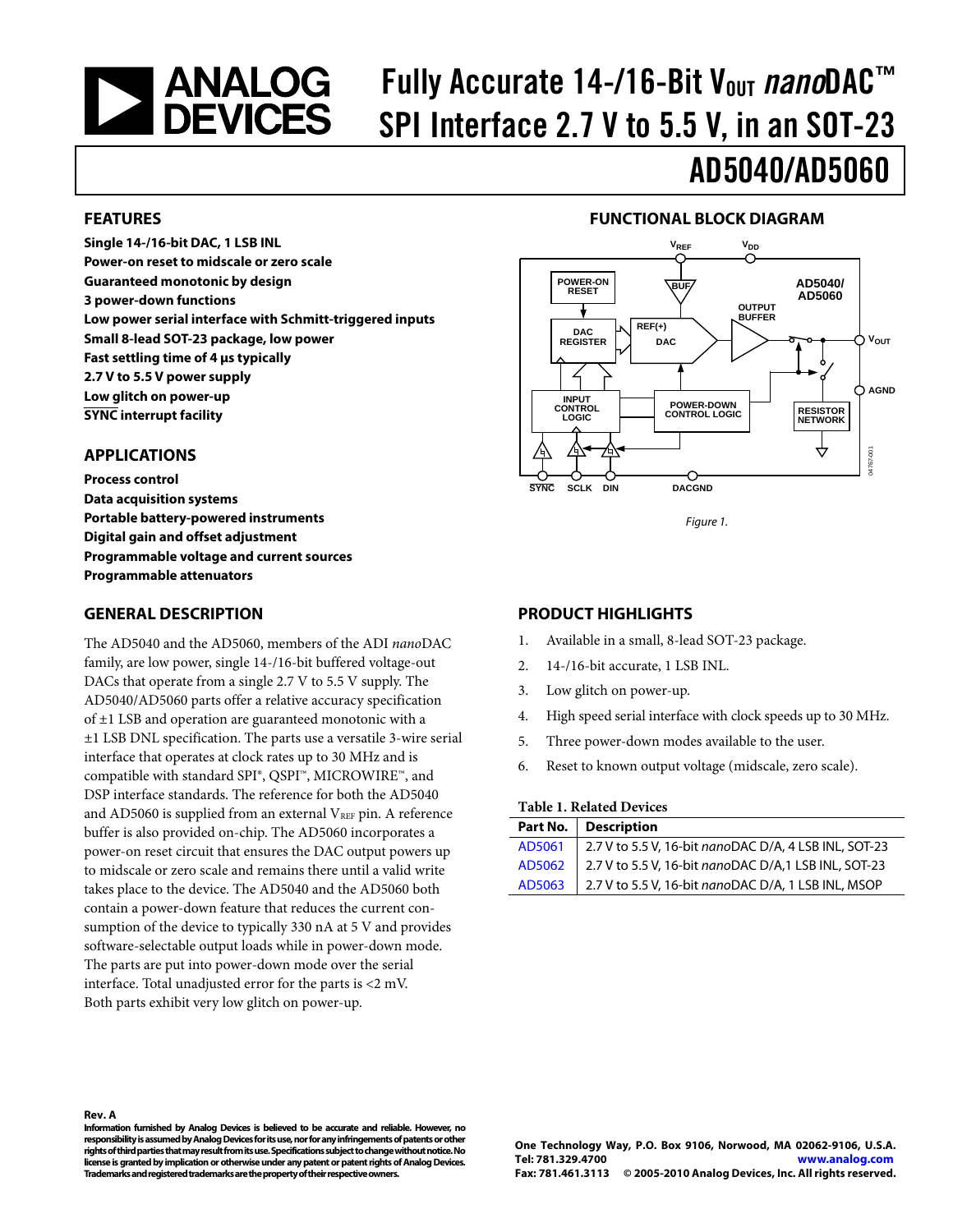### <span id="page-1-0"></span>**TABLE OF CONTENTS**

### Choosing a Reference for the AD5040/ AD5060................... 19 Bipolar Operation Using the AD5040/ AD5060.................... 19 Using the AD5040/AD5060 with a Galvanically Isolated

#### **REVISION HISTORY**

#### $1/10$ -Rev. 0 to Rev. A

| Changes to Table 2, Relative Accuracy (INL) and Endnote 1  3 |  |
|--------------------------------------------------------------|--|
|                                                              |  |
|                                                              |  |

#### 10/05-Revision 0: Initial Version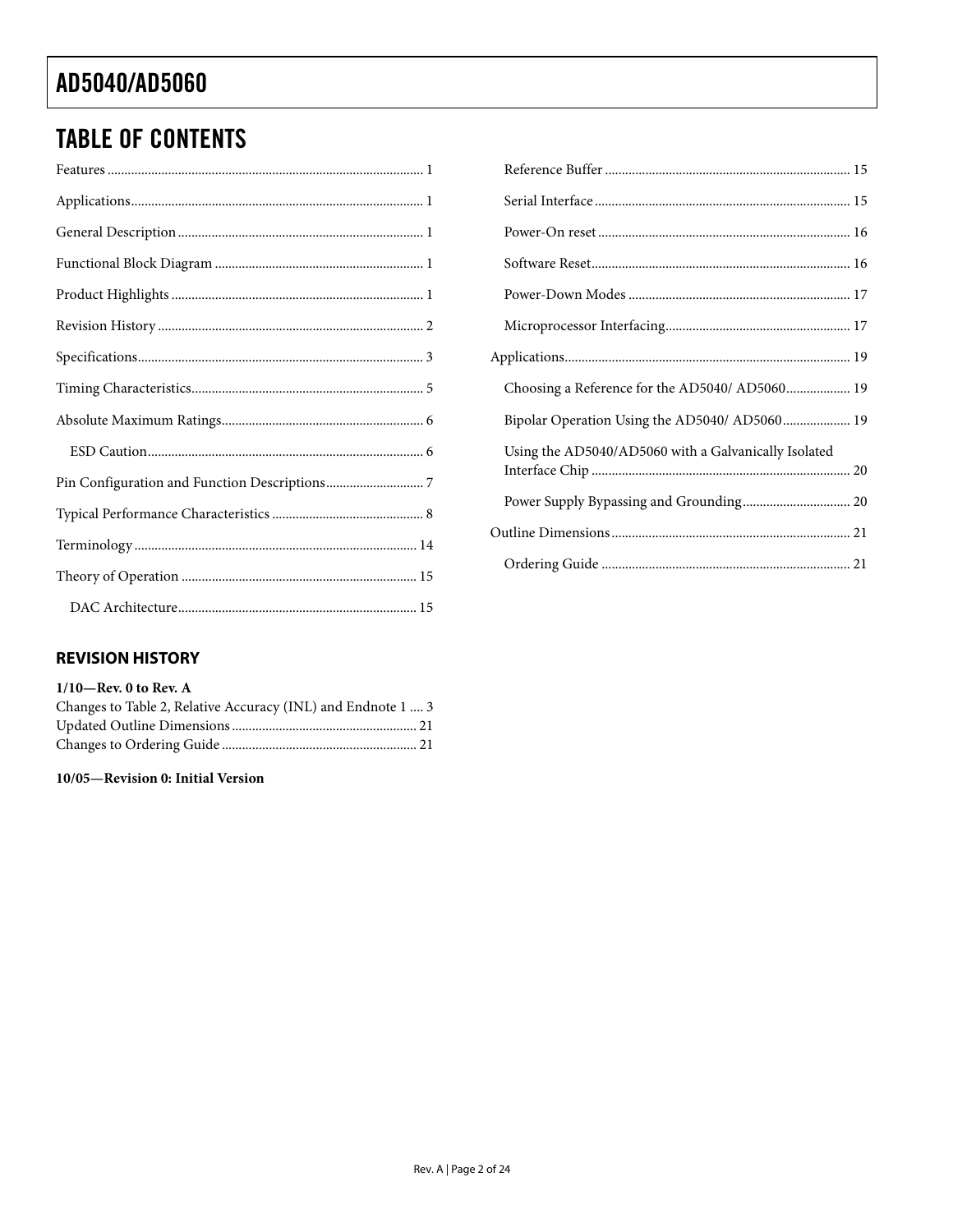### <span id="page-2-0"></span>**SPECIFICATIONS**

 $V_{\text{DD}} = 5.5$  V,  $V_{\text{REF}} = 4.096$  V @ R<sub>L</sub> = unloaded,  $C_{\text{L}}$  = unloaded; T<sub>MIN</sub> to T<sub>MAX</sub>, unless otherwise noted.

#### **Table 2.**

|                                                 | A, B, and Y Grades <sup>1</sup> |              |                        |                |                                                                                                                                     |
|-------------------------------------------------|---------------------------------|--------------|------------------------|----------------|-------------------------------------------------------------------------------------------------------------------------------------|
| Parameter                                       | Min                             | <b>Typ</b>   | Max                    | Unit           | <b>Test Conditions/Comments</b>                                                                                                     |
| STATIC PERFORMANCE                              |                                 |              |                        |                |                                                                                                                                     |
| Resolution                                      | 16                              |              |                        | <b>Bits</b>    | AD5060                                                                                                                              |
|                                                 | 14                              |              |                        | <b>Bits</b>    | AD5040                                                                                                                              |
| Relative Accuracy (INL) <sup>2</sup>            |                                 | ±0.5         | ±2                     | <b>LSB</b>     | -40°C to +85°C, AD5040/AD5060 A grade                                                                                               |
|                                                 |                                 | ±0.5         | ±1                     | <b>LSB</b>     | $-40^{\circ}$ C to +85 $^{\circ}$ C, AD5040/AD5060 B grade                                                                          |
|                                                 |                                 | ±0.5         | ±1.5                   |                | $-40^{\circ}$ C to +125 $^{\circ}$ C, AD5060 Y grade                                                                                |
| Total Unadjusted Error (TUE) <sup>2</sup>       |                                 | ±0.1         | ±2.0                   | mV             | -40°C to +85°C, AD5040/AD5060                                                                                                       |
|                                                 |                                 | ±0.1         | ±2.0                   |                | $-40^{\circ}$ C to +125 $^{\circ}$ C, AD5060 Y grade                                                                                |
| Differential Nonlinearity (DNL) <sup>2</sup>    |                                 | ±0.5         | ±1                     | <b>LSB</b>     | Guaranteed monotonic,<br>-40°C to +85°C, AD5040/AD5060                                                                              |
|                                                 |                                 | ±0.5         | ±1                     |                | Guaranteed monotonic,<br>$-40^{\circ}$ C to +125 $^{\circ}$ C, Y grade                                                              |
| <b>Gain Error</b>                               |                                 | ±0.01        | ±0.02                  | % of FSR       | $T_A = -40^{\circ}C$ to $+85^{\circ}C$ , AD5040/AD5060                                                                              |
|                                                 |                                 | ±0.01        | $\pm 0.03$             |                | $T_A = -40^{\circ}C$ to +125°C AD5060 Y grade                                                                                       |
| Gain Error Temperature Coefficient              |                                 | $\mathbf{1}$ |                        | ppm of FSR/°C  |                                                                                                                                     |
| <b>Offset Error</b>                             |                                 | ±0.02        | ±1.5                   | mV             | $T_A = -40^{\circ}$ C to + 85 $^{\circ}$ C, AD5040/AD5060                                                                           |
|                                                 |                                 | ±0.02        | ±2.0                   |                | $T_A = -40^{\circ}C$ to + 125 $^{\circ}C$ , AD5060 Y grade                                                                          |
| Offset Error Temperature Coefficient            |                                 | 0.5          |                        | $\mu V$ /°C    |                                                                                                                                     |
| <b>Full-Scale Error</b>                         |                                 | ±0.05        | ±2.0                   | mV             | All 1s loaded to DAC register,<br>AD5040 AD5060; TA = -40°C to +85°C                                                                |
|                                                 |                                 | ±0.05        | ±2.0                   |                | All 1s loaded to DAC register,<br>$T_A = -40^{\circ}C$ to +125°C, AD5060 Y grade                                                    |
| OUTPUT CHARACTERISTICS <sup>3</sup>             |                                 |              |                        |                |                                                                                                                                     |
| Output Voltage Range                            | 0                               |              | <b>V<sub>REF</sub></b> | $\vee$         |                                                                                                                                     |
| <b>Output Voltage Settling Time</b>             |                                 | 4            |                        | μs             | $\frac{1}{4}$ scale to $\frac{3}{4}$ scale code transition to<br>$\pm$ 1 LSB, R <sub>L</sub> = 5 k $\Omega$                         |
| <b>Output Noise Spectral Density</b>            |                                 | 64           |                        | $nV/\sqrt{Hz}$ | DAC code = midscale, 1 kHz                                                                                                          |
| <b>Output Voltage Noise</b>                     |                                 | 6            |                        | µV p-p         | DAC code = midscale, 0.1 Hz to 10 Hz<br>bandwidth                                                                                   |
| Digital-to-Analog Glitch Impulse                |                                 | 2            |                        | nV-s           | 1 LSB change around code 57386,<br>$R_L = 5 k\Omega$ , $C_L = 200 pF$                                                               |
| Digital Feedthrough                             |                                 | 0.003        |                        | $nV-s$         | $DAC code = full scale$                                                                                                             |
| DC Output Impedance (Normal)                    |                                 | 0.015        |                        | Ω              | Output impedance tolerance ±10%                                                                                                     |
| DC Output Impedance (Power-Down)                |                                 |              |                        |                |                                                                                                                                     |
| (Output Connected to 1 kΩ Network) <sup>4</sup> |                                 | 1            |                        | kΩ             | Output impedance tolerance $\pm 400 \Omega$                                                                                         |
| (Output Connected to 100 kΩ<br>Network)         |                                 | 100          |                        | $k\Omega$      | Output impedance tolerance ±20 kΩ                                                                                                   |
| <b>Capacitive Load Stability</b>                |                                 |              | $\mathbf{1}$           | nF             | Loads used R <sub>L</sub> = 5 k $\Omega$ , R <sub>L</sub> = 100 k $\Omega$ , R <sub>L</sub> = $\infty$                              |
| <b>Slew Rate</b>                                |                                 | 1.2          |                        | $V/\mu s$      | 1/4 scale to 3/4 scale code transition to<br>$\pm$ 1 LSB, R <sub>L</sub> = 5 k $\Omega$ , C <sub>L</sub> = 200 pF                   |
| <b>Short-Circuit Current</b>                    |                                 | 60           |                        | ma             | DAC code = full scale, output shorted to<br>GND, $T_A = 25^{\circ}C$                                                                |
|                                                 |                                 | 45           |                        |                | DAC code = zero scale, output shorted to<br>$V_{DD}$ , T <sub>A</sub> = 25°C                                                        |
| DAC Power-Up Time                               |                                 | 4.5          |                        | $\mu$ s        | Time to exit power-down mode to normal<br>mode of AD5060, 24 <sup>th</sup> clock edge to 90%<br>of DAC final value, output unloaded |
| DC Power Supply Rejection Ratio                 |                                 | $-92.11$     |                        | db             | $V_{DD}$ ± 10%, DAC code = full scale                                                                                               |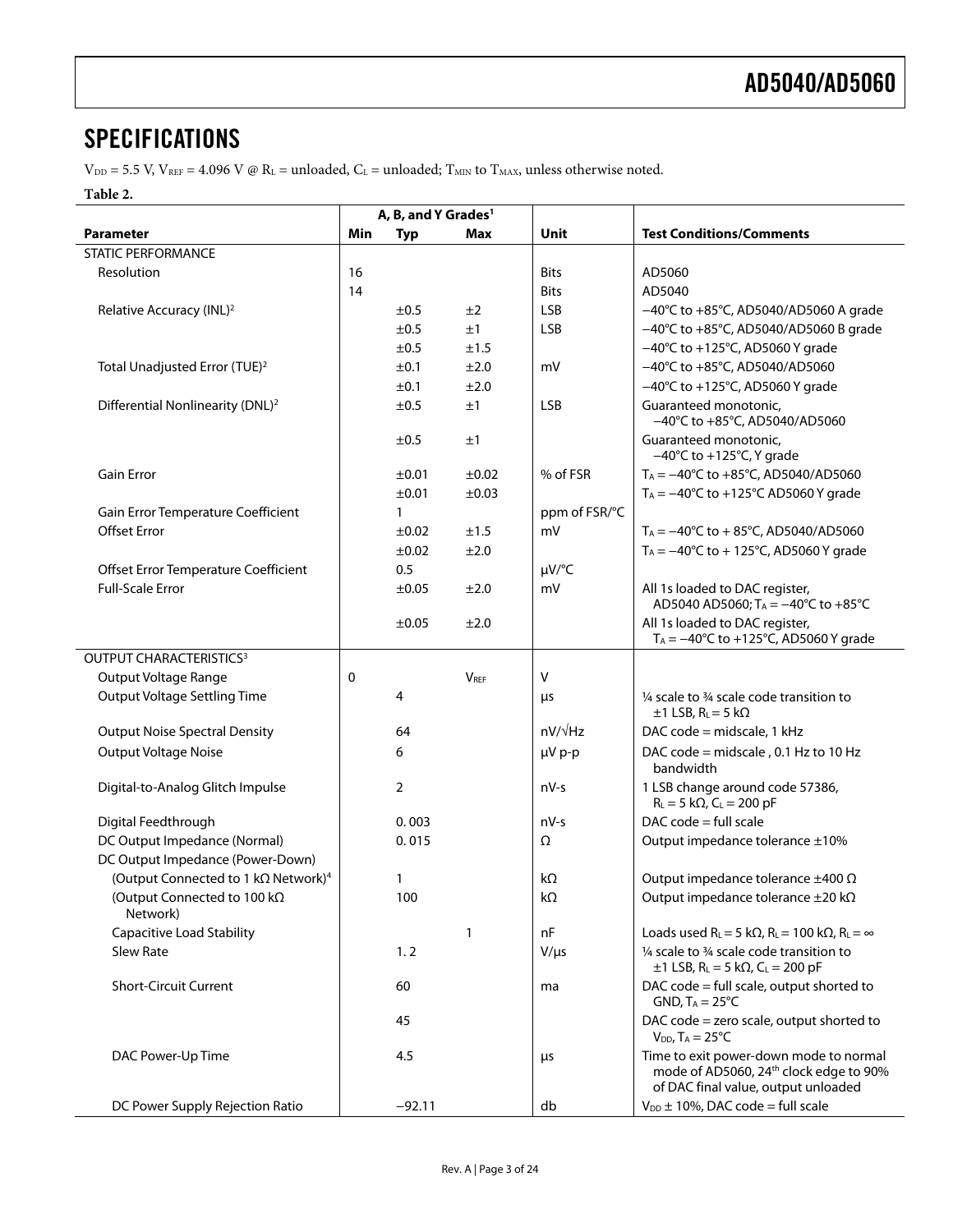<span id="page-3-1"></span><span id="page-3-0"></span>

|                                                | A, B, and Y Grades <sup>1</sup> |                |               |             |                                                                                                                              |
|------------------------------------------------|---------------------------------|----------------|---------------|-------------|------------------------------------------------------------------------------------------------------------------------------|
| <b>Parameter</b>                               | Min                             | <b>Typ</b>     | <b>Max</b>    | <b>Unit</b> | <b>Test Conditions/Comments</b>                                                                                              |
| Wideband Spurious-Free Dynamic<br>Range (SFDR) |                                 | $-67$          |               | db          | Output frequency = 10 kHz                                                                                                    |
| REFERENCE INPUT/OUTPUT                         |                                 |                |               |             |                                                                                                                              |
| VREF Input Range <sup>5</sup>                  | $\overline{2}$                  |                | $V_{DD}$ – 50 | mV          |                                                                                                                              |
| Input Current (Power-Down)                     |                                 | ±0.1           |               | μA          | Zero scale loaded                                                                                                            |
| Input Current (Normal)                         |                                 |                | ±0.5          | μA          |                                                                                                                              |
| DC Input Impedance                             |                                 | 1              |               | $M\Omega$   |                                                                                                                              |
| <b>LOGIC INPUTS</b>                            |                                 |                |               |             |                                                                                                                              |
| Input Current <sup>6</sup>                     |                                 | ±1             | ±2            | μA          |                                                                                                                              |
| V <sub>IL</sub> , Input Low Voltage            |                                 |                | 0.8           | v           | $V_{DD} = 4.5 V$ to 5.5 V                                                                                                    |
|                                                |                                 |                | 0.8           |             | $V_{DD} = 2.7 V$ to 3.6 V                                                                                                    |
| V <sub>IH</sub> , Input High Voltage           | 2.0                             |                |               | $\vee$      | $V_{DD} = 2.7 V$ to 5.5 V                                                                                                    |
|                                                |                                 |                |               |             | $V_{DD} = 2.7 V$ to 3.6 V                                                                                                    |
| Pin Capacitance                                |                                 | $\overline{4}$ |               | pF          |                                                                                                                              |
| <b>POWER REOUIREMENTS</b>                      |                                 |                |               |             |                                                                                                                              |
| <b>V<sub>DD</sub></b>                          | 2.7                             |                | 5.5           | $\vee$      | All digital inputs at $0 \vee$ or $V_{DD}$                                                                                   |
| I <sub>DD</sub> (Normal Mode)                  |                                 |                |               |             | DAC active and excluding load current                                                                                        |
| $V_{DD} = 2.7 V$ to 5.5 V                      |                                 | 1.0            | 1.2           | mA          | $V_{IN}$ = $V_{DD}$ and $V_{IL}$ = GND, $V_{DD}$ = 5.0 V,<br>$V_{REF}$ = 4.096 V, code = midscale                            |
|                                                |                                 | 0.82           | 1.0           |             | $V_{IN} = V_{DD}$ and $V_{IL} = GND$ , $V_{DD} = 3.0$ V,<br>$V_{REF}$ = 2.7 V, code = midscale                               |
| I <sub>DD</sub> (All Power-Down Modes)         |                                 |                |               |             |                                                                                                                              |
| $V_{DD} = 2.5 V$ to 5.5 V                      |                                 | 0.33           | $\mathbf{1}$  | μA          | $V_{\text{IH}} = V_{\text{DD}}$ and $V_{\text{IL}} =$ GND, $V_{\text{DD}} = 5.5$ V,<br>$V_{REF} = 4.096 V$ , code = midscale |
|                                                |                                 | 0.065          |               |             | $V_{\text{IH}} = V_{\text{DD}}$ and $V_{\text{IL}} =$ GND, $V_{\text{DD}} = 3.0$ V,<br>$V_{REF} = 4.096 V$ , code = midscale |

1 Temperature range for the A and B grades is −40°C to + 85° C, typical at 25°C; temperature range for the Y grade is −40°C to +125°C. 2

<sup>2</sup> Linearity calculated using a reduced code range (160 to code 65535 for AD5060 ) and (40 to code 16383 for AD5040).<br><sup>3</sup> Guaranteed by design and characterization, not production tested.<br><sup>4</sup> 1 kΩ power-down network not

<sup>5</sup> The typical output supply headroom performance for various reference voltages at −40°C can be seen in Figure 26.<br><sup>6</sup> Total current flowing into all pins.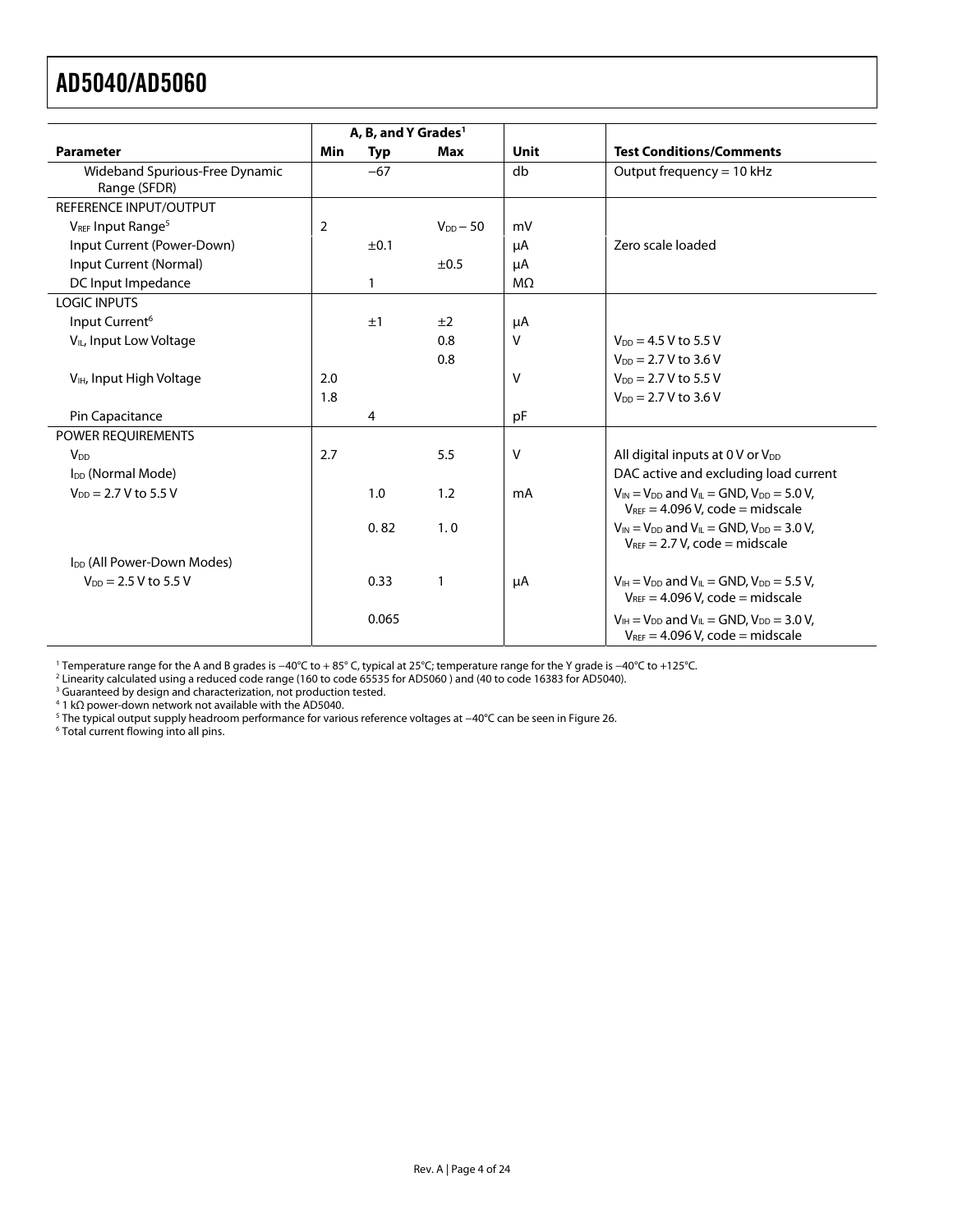### <span id="page-4-0"></span>TIMING CHARACTERISTICS

 $V_{DD} = 2.7$  V to 5.5 V; all specifications  $T_{MIN}$  to  $T_{MAX}$ , unless otherwise noted.

#### **Table 3.**

| .                |                    |             |                                           |
|------------------|--------------------|-------------|-------------------------------------------|
| <b>Parameter</b> | Limit <sup>1</sup> | <b>Unit</b> | <b>Test Conditions/Comments</b>           |
| $t_1^2$          | 33                 | ns min      | SCLK cycle time                           |
| t <sub>2</sub>   | 5                  | ns min      | SCLK high time                            |
| $t_3$            |                    | ns min      | <b>SCLK low time</b>                      |
| $t_4$            | 10                 | ns min      | SYNC to SCLK falling edge setup time      |
| t <sub>5</sub>   | 3                  | ns min      | Data setup time                           |
| $t_6$            |                    | ns min      | Data hold time                            |
| t <sub>7</sub>   | 0                  | ns min      | SCLK falling edge to SYNC rising edge     |
| $t_8$            | 12                 | ns min      | Minimum SYNC high time                    |
| tg               | 9                  | ns min      | SYNC rising edge to next SCLK fall ignore |
|                  |                    |             |                                           |

<sup>1</sup> All input signals are specified with tr = tf = 1 ns/V (10% to 90% of V<sub>DD</sub>) and timed from a voltage level of (V<sub>IL</sub> + V<sub>IH</sub>)/2.<br><sup>2</sup> Maximum SCLK frequency is 30 MHz.

<span id="page-4-1"></span>

Figure 2. AD5060 Timing Diagram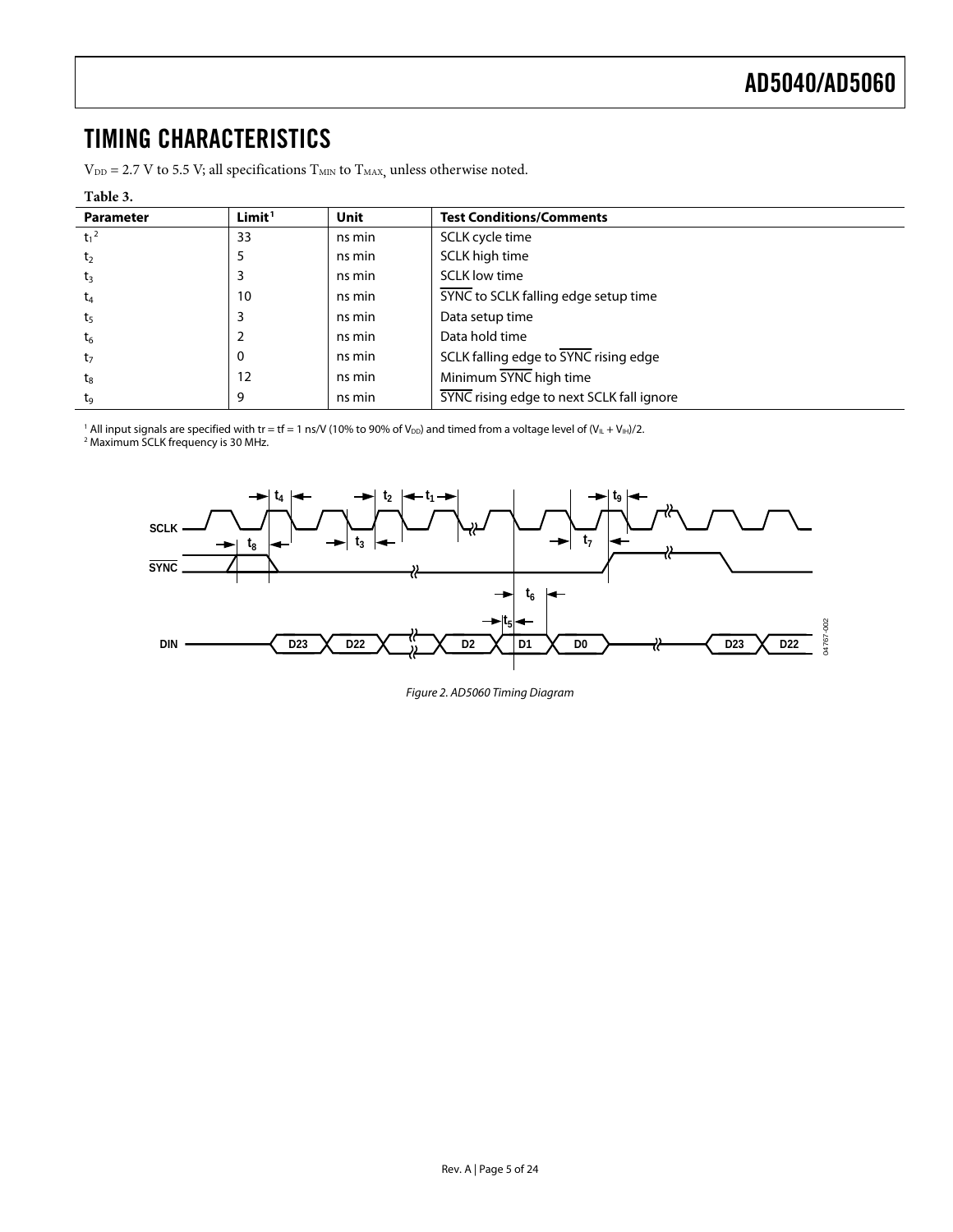### <span id="page-5-0"></span>ABSOLUTE MAXIMUM RATINGS

#### **Table 4.**

| <b>Parameter</b>                                          | Rating                              |
|-----------------------------------------------------------|-------------------------------------|
| V <sub>DD</sub> to GND                                    | $-0.3 V$ to $+7.0 V$                |
| Digital Input Voltage to GND                              | $-0.3$ V to V <sub>DD</sub> + 0.3 V |
| Vout to GND                                               | $-0.3$ V to V <sub>DD</sub> + 0.3 V |
| V <sub>REE</sub> to GND                                   | $-0.3$ V to V <sub>DD</sub> + 0.3 V |
| Operating Temperature Range                               |                                     |
| Industrial (A, B Grade)                                   | $-40^{\circ}$ C to $+85^{\circ}$ C  |
| <b>Extended Automotive Temperature</b><br>Range (Y Grade) | $-40^{\circ}$ C to $+125^{\circ}$ C |
| Storage Temperature Range                                 | $-65^{\circ}$ C to $+150^{\circ}$ C |
| Maximum Junction Temperature                              | $150^{\circ}$ C                     |
| SOT-23 Package                                            |                                     |
| Power Dissipation                                         | $(TJ max - TA)/\thetaJA$            |
| $\theta_{JA}$ Thermal Impedance                           | 206°C/W                             |
| $\theta_{\rm Jc}$ Thermal Impedance                       | 91°C/W                              |
| Reflow Soldering (Pb-free)                                |                                     |
| Peak Temperature                                          | $260^{\circ}$ C                     |
| Time-at-Peak Temperature                                  | 10 sec to 40 sec                    |
| ESD (AD5040/AD5060)                                       | 1. 5 kV                             |

Stresses above those listed under Absolute Maximum Ratings may cause permanent damage to the device. This is a stress rating only; functional operation of the device at these or any other conditions above those indicated in the operational section of this specification is not implied. Exposure to absolute maximum rating conditions for extended periods may affect device reliability.

This device is a high performance integrated circuit with an ESD rating of <2 kV. It is ESD sensitive. Proper precautions should be taken for handling and assembly.

#### **ESD CAUTION**

ESD (electrostatic discharge) sensitive device. Electrostatic charges as high as 4000 V readily accumulate on the human body and test equipment and can discharge without detection. Although this product features proprietary ESD protection circuitry, permanent damage may occur on devices subjected to high energy electrostatic discharges. Therefore, proper ESD precautions are recommended to avoid performance degradation or loss of functionality.

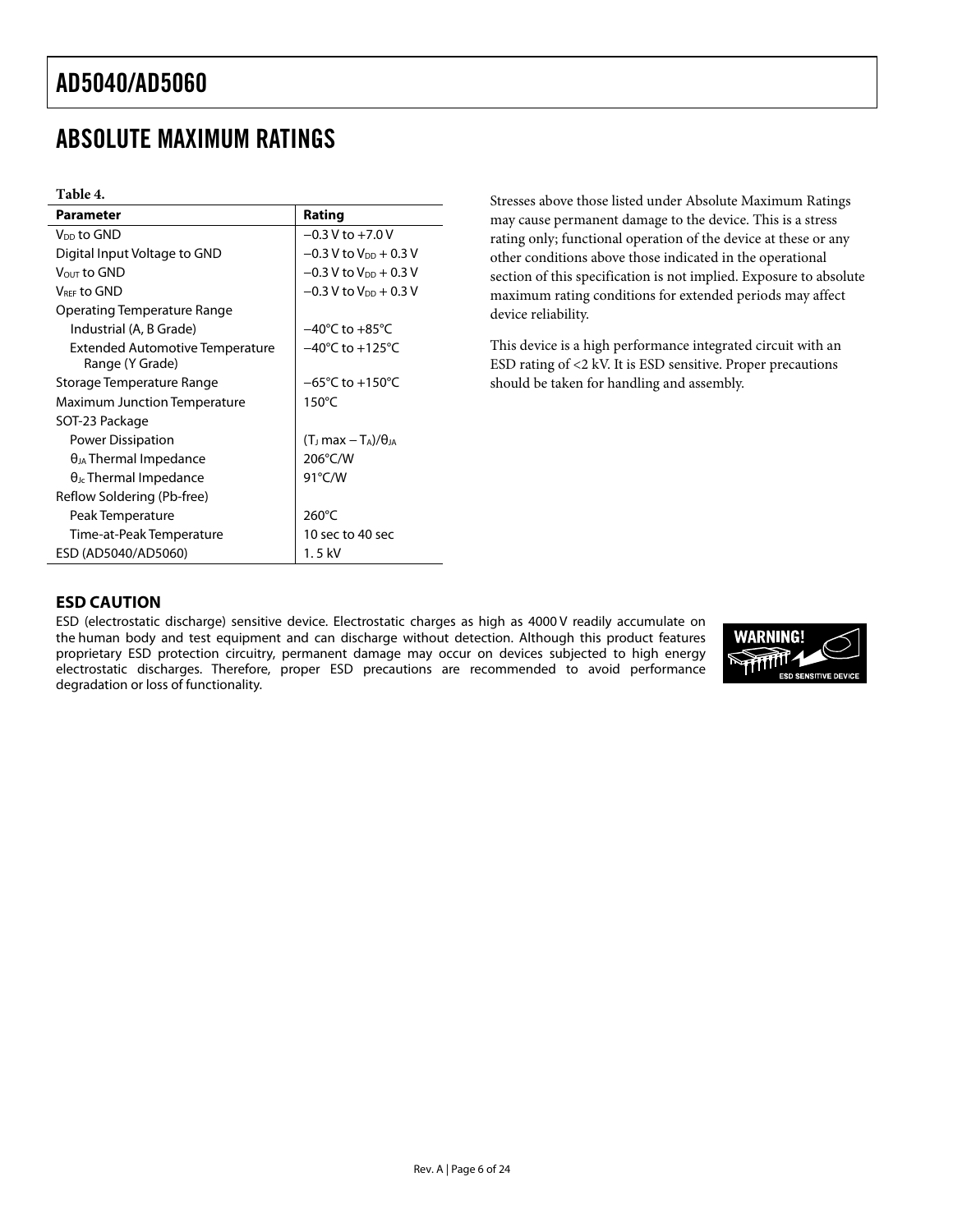### <span id="page-6-0"></span>PIN CONFIGURATION AND FUNCTION DESCRIPTIONS



#### Figure 3. Pin Configuration

| Pin No.        | <b>Mnemonic</b>  | <b>Description</b>                                                                                                                                                                                                                                                                                                                                                                                                                                              |
|----------------|------------------|-----------------------------------------------------------------------------------------------------------------------------------------------------------------------------------------------------------------------------------------------------------------------------------------------------------------------------------------------------------------------------------------------------------------------------------------------------------------|
|                | <b>DIN</b>       | Serial Data Input. These parts have a 16-/24-bit shift register. Data is clocked into the register on the falling edge of<br>the serial clock input.                                                                                                                                                                                                                                                                                                            |
| 2              | $V_{DD}$         | Power Supply Input. These parts can be operated from 2.7 V to 5.5 V and $V_{DD}$ should be decoupled to GND.                                                                                                                                                                                                                                                                                                                                                    |
| 3              | $V_{\text{REF}}$ | Reference Voltage Input.                                                                                                                                                                                                                                                                                                                                                                                                                                        |
| $\overline{4}$ | Vout.            | Analog Output Voltage from DAC.                                                                                                                                                                                                                                                                                                                                                                                                                                 |
| 5              | AGND             | Ground Reference Point for Analog Circuitry.                                                                                                                                                                                                                                                                                                                                                                                                                    |
| 6              | <b>DACGND</b>    | Ground Input to the DAC Core.                                                                                                                                                                                                                                                                                                                                                                                                                                   |
| $\overline{7}$ | <b>SYNC</b>      | Level-Triggered Control Input (Active Low). This is the frame synchronization signal for the input data. When SYNC<br>goes low, it enables the input shift register and data is transferred in on the falling edges of the following clocks.<br>The DAC is updated following the 16th/24th clock cycle unless SYNC is taken high before this edge, in which case<br>the rising edge of SYNC acts as an interrupt, and the write sequence is ignored by the DAC. |
| 8              | <b>SCLK</b>      | Serial Clock Input. Data is clocked into the input shift register on the falling edge of the serial clock input. Data can<br>be transferred at rates up to 30 MHz.                                                                                                                                                                                                                                                                                              |

#### **Table 5. Pin Function Descriptions**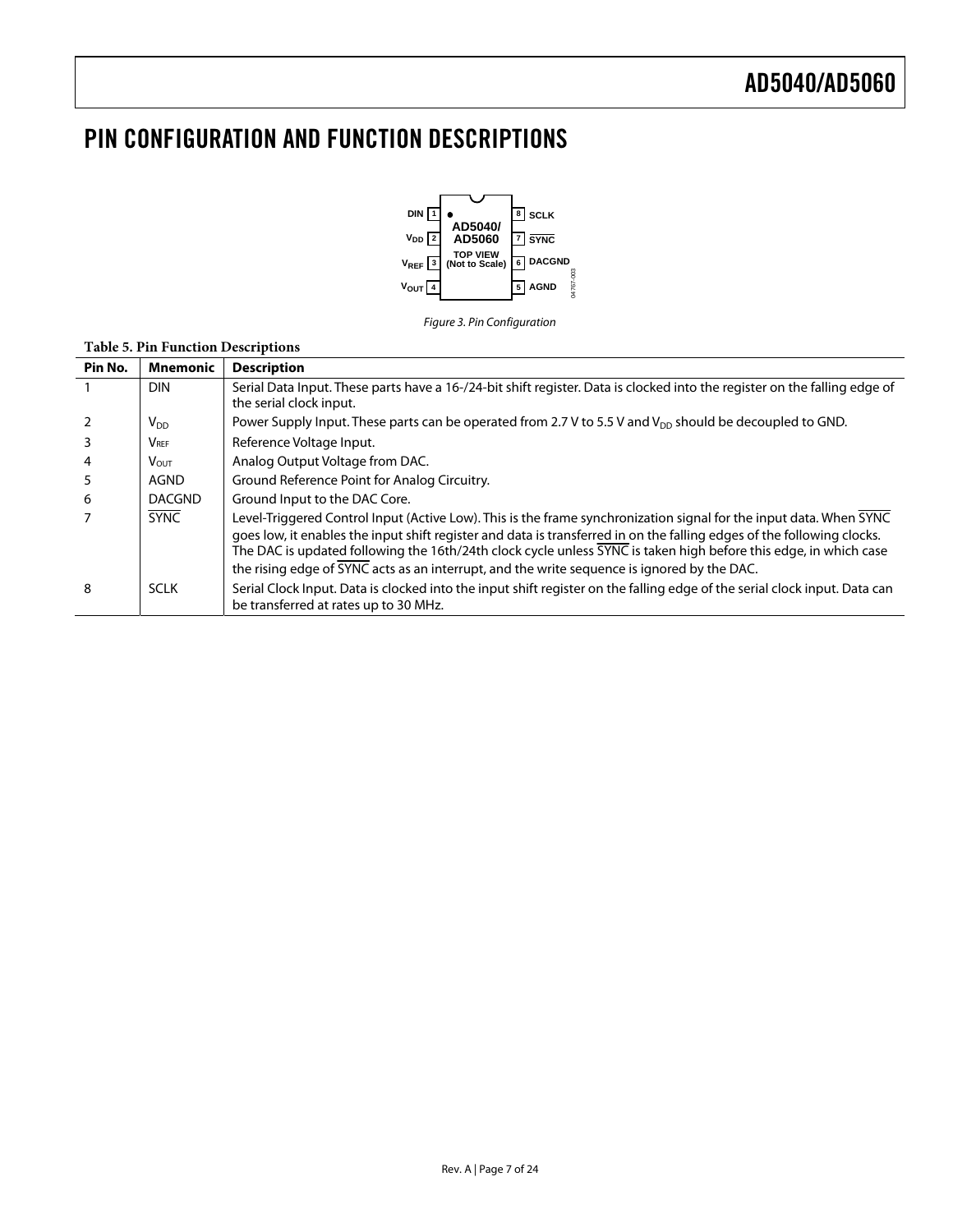### <span id="page-7-0"></span>TYPICAL PERFORMANCE CHARACTERISTICS



Figure 4. Typical AD5060 INL Plot Figure 7. Typical AD5040 INL Plot

<span id="page-7-1"></span>



<span id="page-7-2"></span>

<span id="page-7-3"></span>Figure 9. Typical AD5040 TUE Plot Figure 6. Typical AD5060 TUE Plot







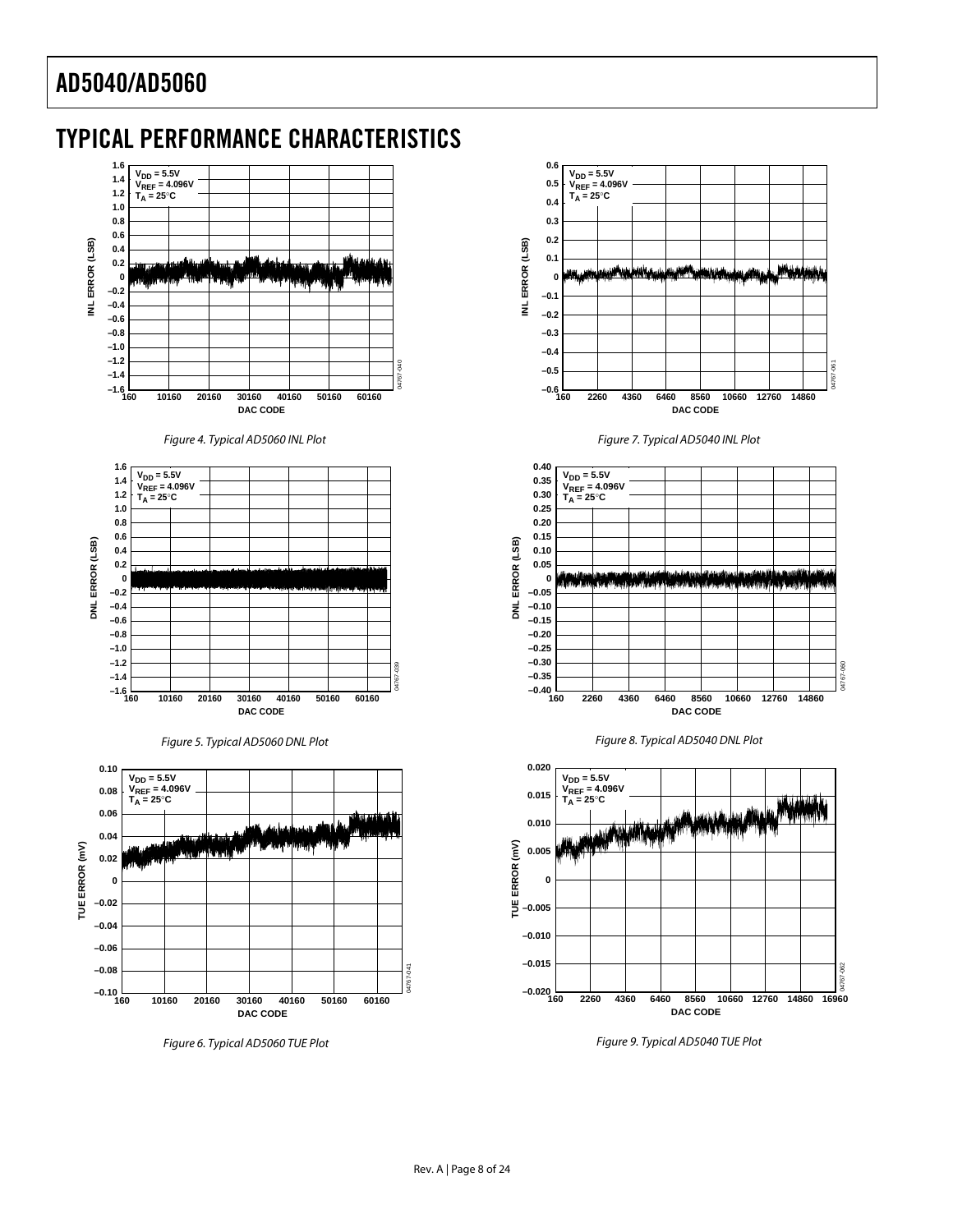

Figure 15. Typical INL Error vs. Temperature<sup>1</sup>

 $1$  AD5060 only.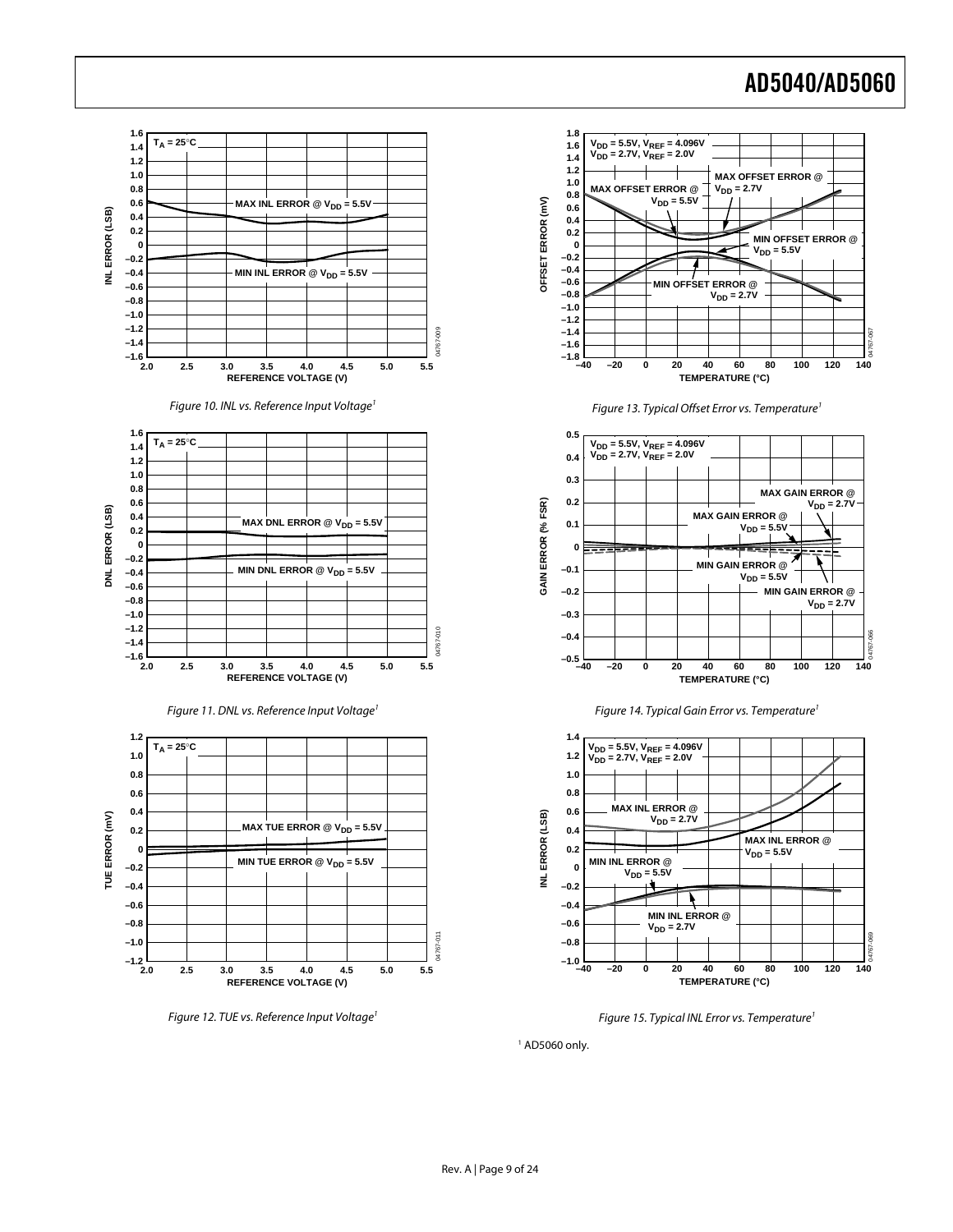







Figure 18. Typical Supply Current vs. Temperature<sup>1</sup>











Figure 21. Typical Supply Current vs. Supply Voltage<sup>1</sup>

 $1$  AD5060 only.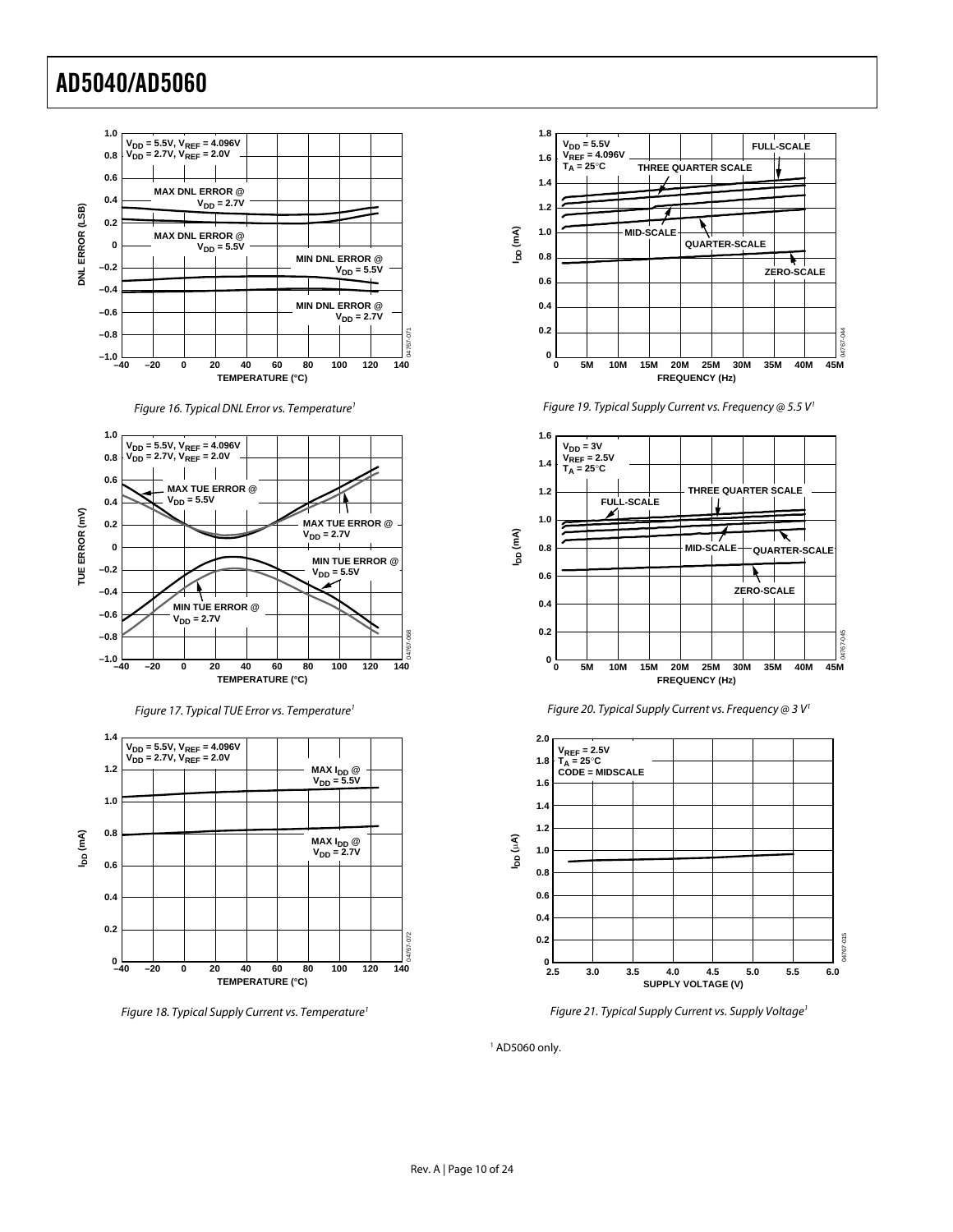

Figure 22. Typical Supply Current vs. Digital Input Code<sup>1</sup>



Figure 23. AD5060 Digital-to-Analog Glitch Impulse (See [Figure 24](#page-10-0))

<span id="page-10-1"></span>

Figure 24. AD5060 Digital-to-Analog Glitch Energy

<span id="page-10-0"></span>1 AD5060 only.



Figure 25. 0.1 Hz to 10 Hz Noise Plot







Figure 27. Output Voltage vs. Reference Voltage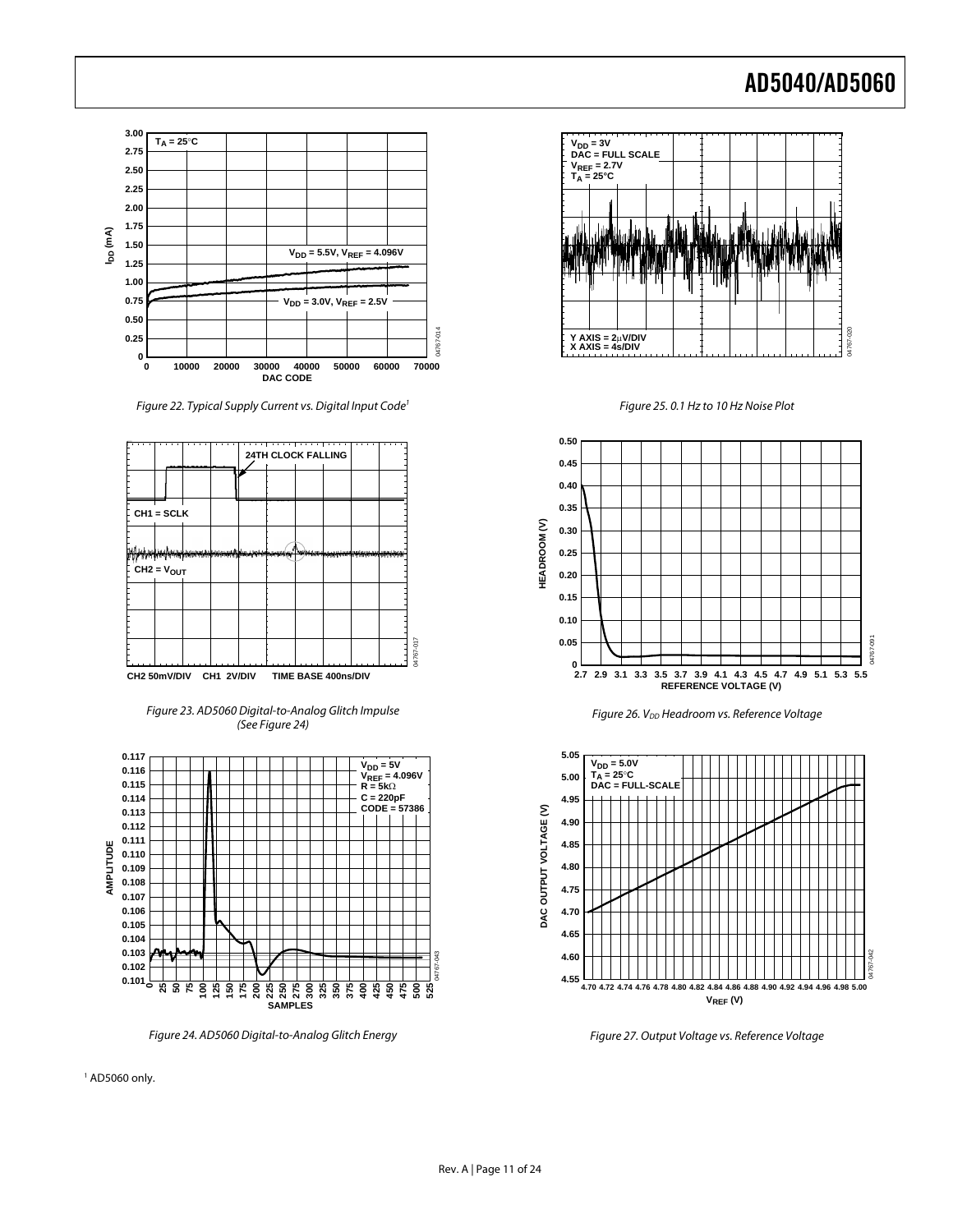

Figure 28. Typical Output vs. Supply Voltage



Figure 29. Time to Exit Power-Down to Midscale

<span id="page-11-0"></span>

Figure 30. Noise Spectral Density



Figure 31. Glitch upon Entering Software Power-Down to Zero Scale



Figure 32. Glitch upon Exiting Software Power-Down to Zero Scale



Figure 33. Glitch upon Entering Hardware Power-Down to Three-State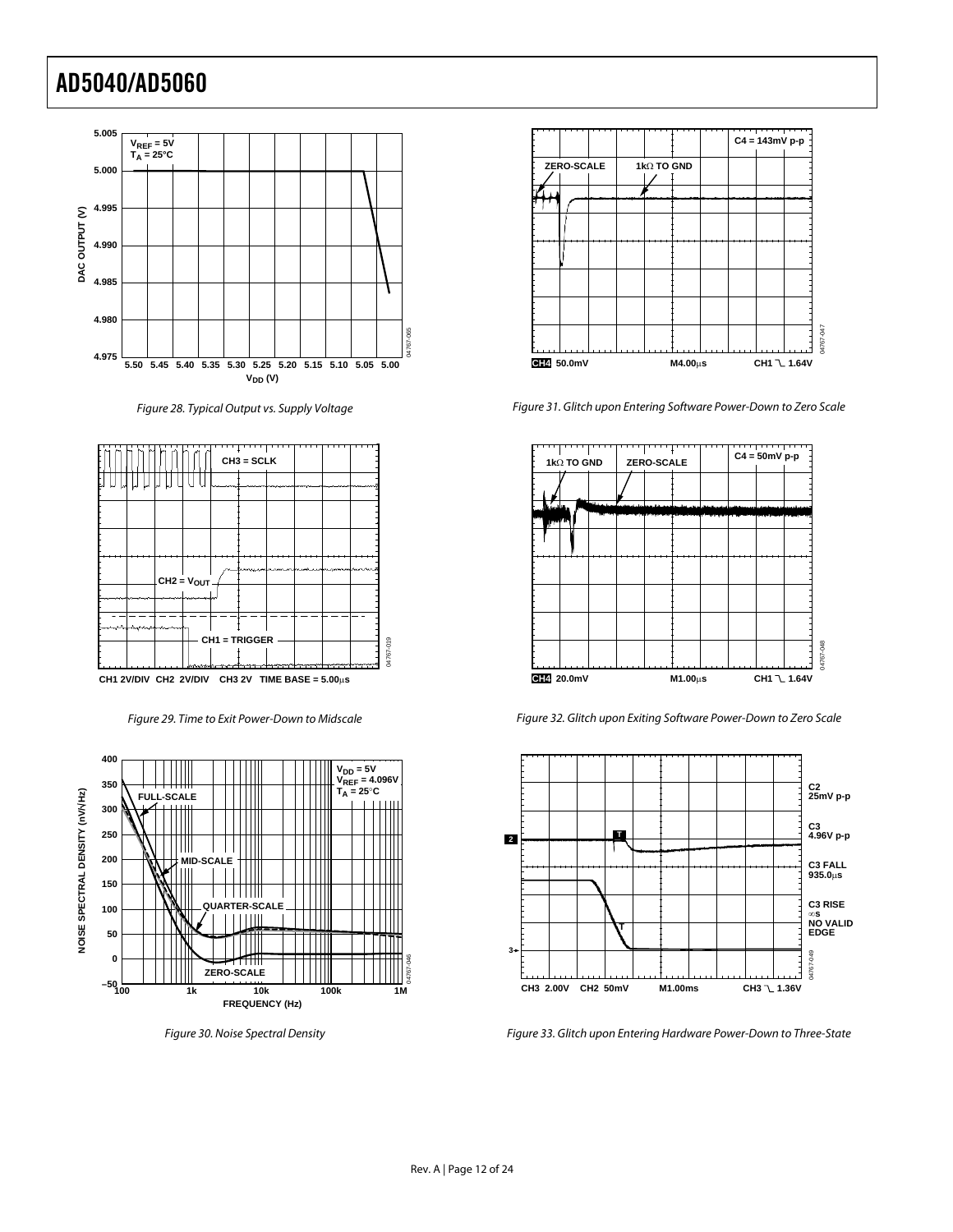

Figure 34. Glitch upon Exiting Hardware Power-Down to Zero Scale Figure 37. Typical Output Slew Rate







Figure 36. Typical Current Limiting Plot Figure 39. I<sub>DD</sub> Histogram V<sub>DD</sub> = 5.0 V





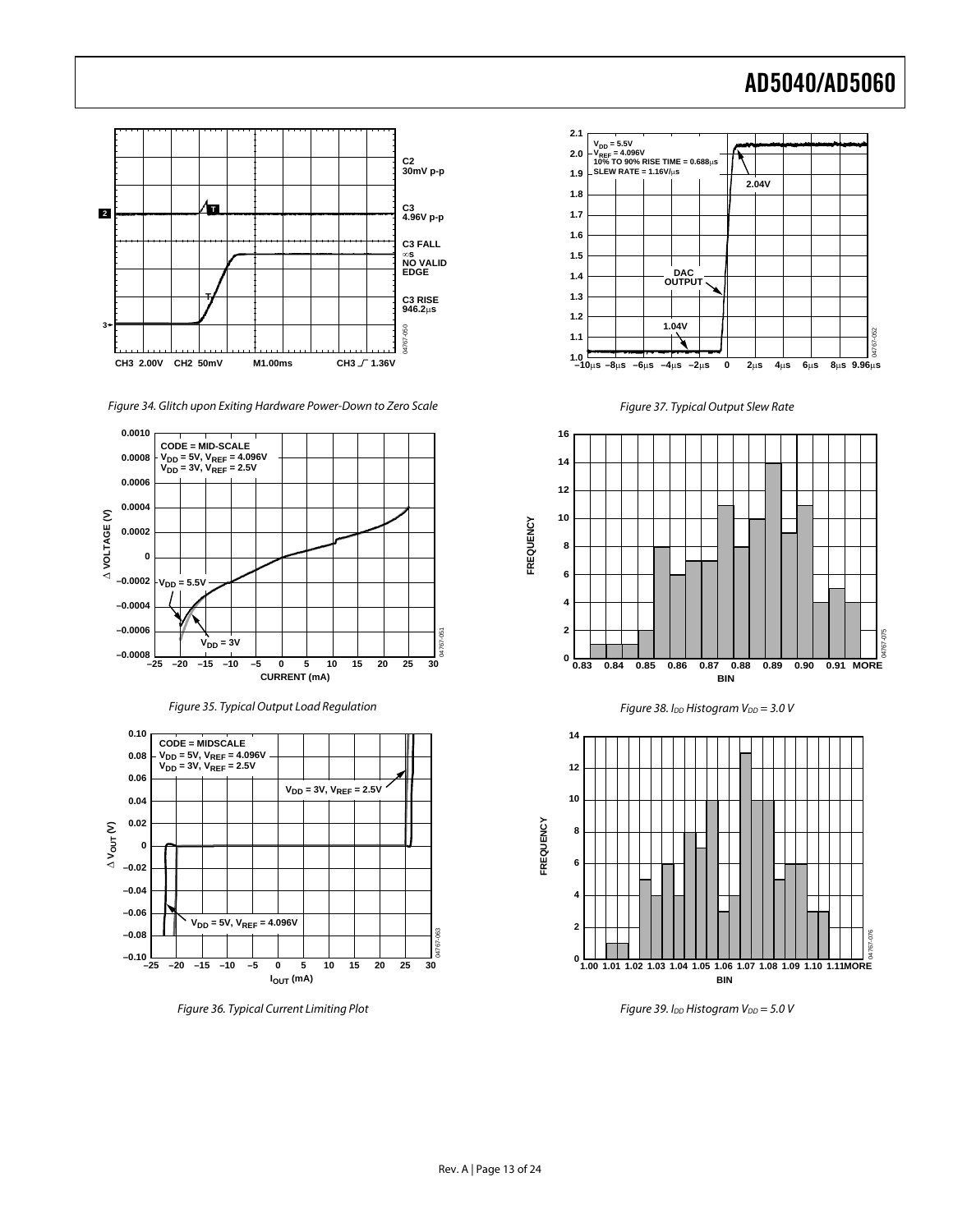### <span id="page-13-0"></span>**TERMINOLOGY**

#### **Relative Accuracy**

For the DAC, relative accuracy or integral nonlinearity (INL) is a measure of the maximum deviation, in LSBs, from a straight line passing through the endpoints of the DAC transfer function. A typical AD5060 INL vs. code plot is shown in [Figure 4](#page-7-1).

#### **Differential Nonlinearity (DNL)**

Differential nonlinearity is the difference between the measured change and the ideal 1 LSB change between any two adjacent codes. A specified differential nonlinearity of ±1 LSB maximum ensures monotonicity. This DAC is guaranteed monotonic by design. A typical AD5060 DNL vs. code plot is shown in [Figure 5](#page-7-2).

#### **Offset Error**

Offset error is a measure of the output error when zero code (0x0000) is loaded to the DAC register. Ideally, the output should be 0 V. The zero-code error is always positive in the AD5040/AD5060 because the output of the DAC cannot go below 0 V. This is due to a combination of the offset errors in the DAC and output amplifier. Zero-code error is expressed in mV.

#### **Full-Scale Error**

Full-scale error is a measure of the output error when full-scale code (0xFFFF AD5060, 0x3FFF AD5040) is loaded to the DAC register. Ideally, the output should be  $V_{DD} - 1$  LSB. Full-scale error is expressed in percent of full-scale range.

#### **Gain Error**

This is a measure of the span error of the DAC. It is the deviation in slope of the DAC transfer characteristic from ideal, expressed as a percent of the full-scale range.

#### **Total Unadjusted Error (TUE)**

Total unadjusted error is a measure of the output error taking all the various errors into account. A typical AD5060 TUE vs. code plot is shown in [Figure 6](#page-7-3).

#### **Offset Error Drift**

This is a measure of the change in zero-code error with a change in temperature. It is expressed in μV/°C.

#### **Gain Error Drift**

This is a measure of the change in gain error with changes in temperature. It is expressed in (ppm of full-scale range)/°C.

#### **Digital-to-Analog Glitch Impulse**

Digital-to-analog glitch impulse is the impulse injected into the analog output when the input code in the DAC register changes state. It is normally specified as the area of the glitch in nV-s and is measured when the digital input code is changed by 1 LSB at the worst case code 53786; see [Figure 23](#page-10-1) and [Figure 24](#page-10-0). The expanded view in [Figure 23](#page-10-1) shows the glitch generated following completion of the calibration routine; [Figure 24](#page-10-0) zooms in on this glitch.

#### **Digital Feedthrough**

Digital feedthrough is a measure of the impulse injected into the analog output of the DAC from the digital inputs of the DAC, but is measured when the DAC output is not updated. It is specified in nV-s and measured with a full-scale code change on the data bus—that is, from all 0s to all 1s, and vice versa.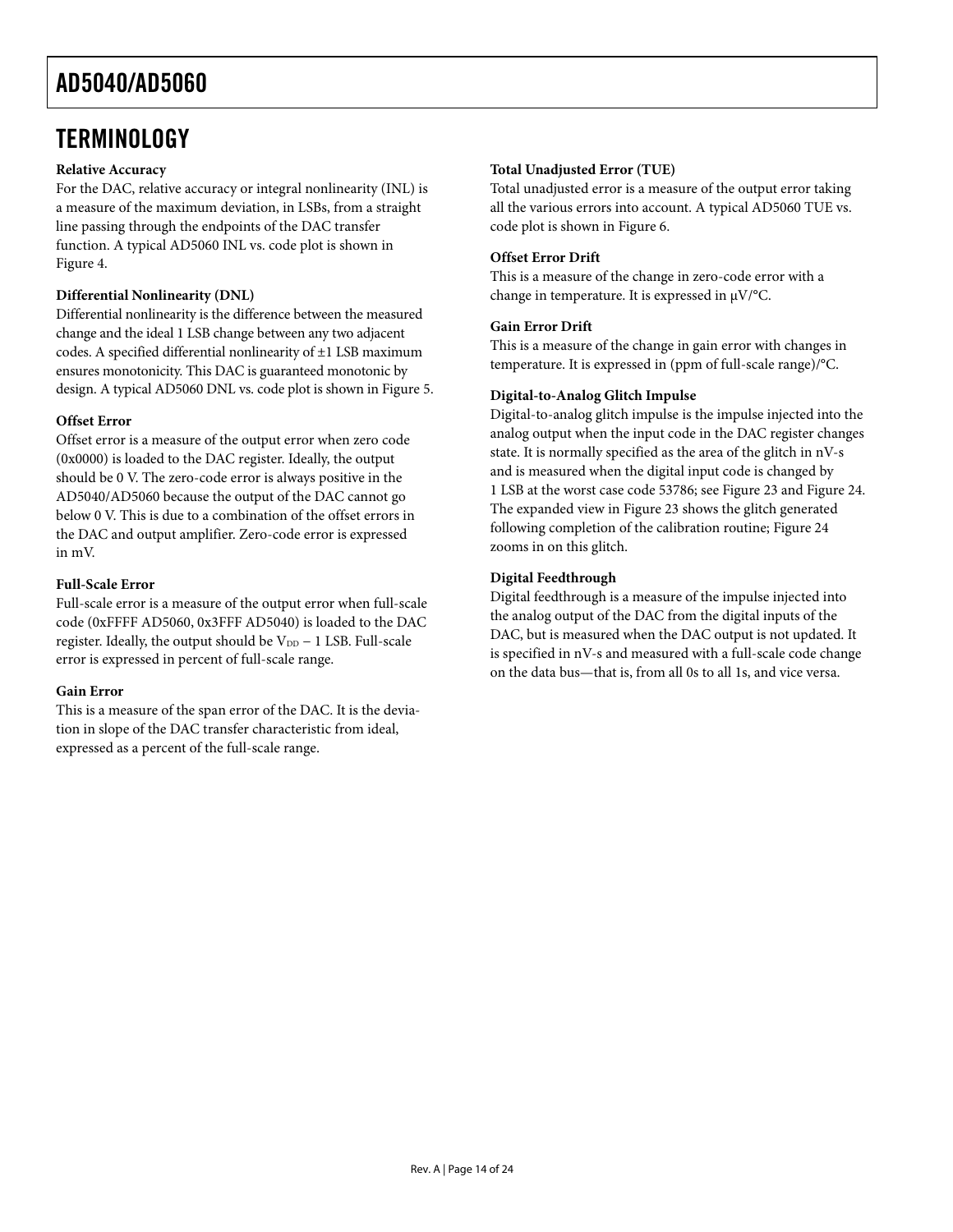### <span id="page-14-0"></span>THEORY OF OPERATION

The AD5040/AD5060 are single 14-/16-bit, serial input, voltage output DACs. The parts operate from supply voltages of 2.7 V to 5.5 V. Data is written to the AD5060 in a 24-bit word format, and to the AD5040 in a 16-bit word format, via a 3-wire serial interface.

Both the AD5040 and AD5060 incorporate a power-on reset circuit that ensures the DAC output powers up to a known output state (midscale or zero-scale, see the [Ordering Guide](#page-20-1)). The devices also have a software power-down mode that reduces the typical current consumption to less than 1 μa.

#### **DAC ARCHITECTURE**

The DAC architecture of the AD5060 consists of two matched DAC sections. A simplified circuit diagram is shown in [Figure 40](#page-14-1). The 4 MSBs of the 16-bit data-word are decoded to drive 15 switches, E1 to E15. Each of these switches connects 1 of 15 matched resistors to either DACGND or the  $V_{REF}$  buffer output. The remaining 12 bits of the data-word drive switches S0 to S11 of a 12-bit voltage mode R-2R ladder network.





#### <span id="page-14-1"></span>**REFERENCE BUFFER**

The AD5040 andAD5060 operate with an external reference. The reference input ( $V_{REF}$ ) has an input range of 2 V to  $V_{DD}$  – 50 mV. This input voltage is then used to provide a buffered reference for the DAC core.

#### **SERIAL INTERFACE**

The AD5060/AD5040 have a 3-wire serial interface (SYNC, SCLK, and DIN), which is compatible with SPI, QSPI, and MICROWIRE interface standards, as well as most DSPs. [Figure 2](#page-4-1) shows a timing diagram of a typical AD5060 write sequence.

The write sequence begins by bringing the SYNC line low. For the AD5060, data from the DIN line is clocked into the 24-bit shift register on the falling edge of SCLK. The serial clock frequency can be as high as 30 MHz, making these parts compatible with high speed DSPs. On the 24th falling clock edge, the last data bit is clocked in and the programmed function is executed (that is, a change in the DAC output or a change in the mode of operation).

At this stage, the  $\overline{\text{SYNC}}$  line can be kept low or be brought high. In either case, it must be brought high for a minimum of 12 ns before the next write sequence so that a falling edge of SYNC can initiate the next write sequence. Because the SYNC buffer draws more current when  $V_{\text{IH}} = 1.8$  V than it does when  $V_{\text{IH}} = 0.8$  V,  $\overline{\text{SYNC}}$  should be idled low between write sequences for an even lower power operation of the part. As previously indicated, however, it must be brought high again just before the next write sequence. The AD5040 requires 16 clock periods to update the input shift register. On the 16th falling clock edge, the last data bit is clocked in and the programmed function is executed (that is, a change in the DAC output or a change in the mode of operation).

#### **Input Shift Register**

The AD5060 input shift register is 24 bits wide; see [Figure 41.](#page-14-2) PD1 and PD0 are control bits that control the operating mode of the part—normal mode or any one of three power-down modes (see the [Power-Down Modes](#page-16-1) section for more detail). The next 16 bits are the data bits. These are transferred to the DAC register on the 24th falling edge of SCLK.

<span id="page-14-2"></span>

Figure 41. AD5060 Input Register Content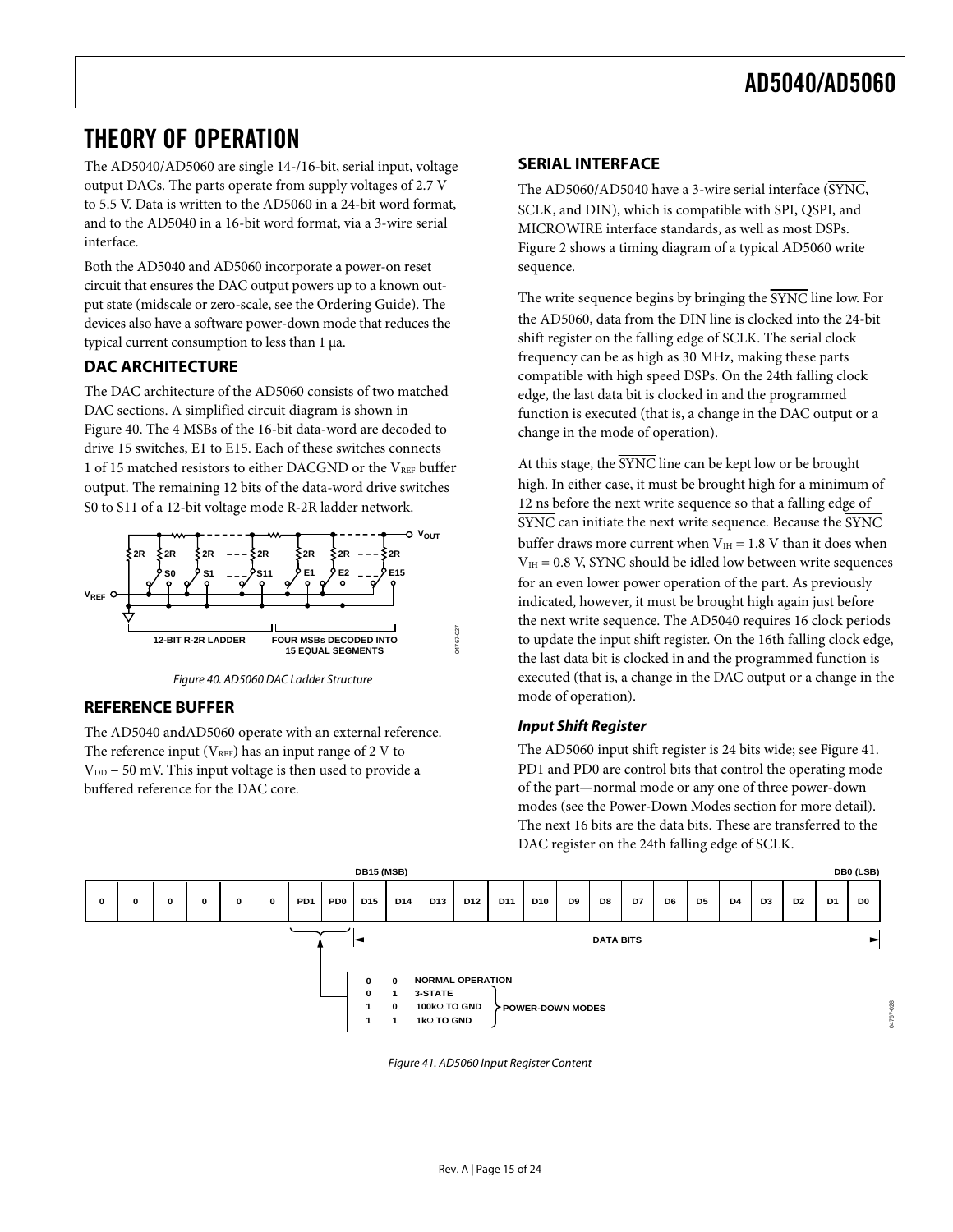<span id="page-15-0"></span>The AD5040 input shift register is 16 bits wide; see [Figure 42.](#page-15-1) PD1 and PD0 are control bits that control the operating mode of the part—normal mode or any one of two power-down modes (see [Power-Down Modes](#page-16-1) section for more detail). The next 14 bits are the data bits. These are transferred to the DAC register on the 16th falling edge of SCLK.

#### **SYNC Interrupt**

<span id="page-15-3"></span>In a normal write sequence for the AD5060, the SYNC line is kept low for at least 24 falling edges of SCLK, and the DAC is updated on the 24th falling edge. However, if SYNC is brought high before the 24th falling edge, the write sequence is interrupted. The shift register is reset and the write sequence is considered invalid. Neither an update of the DAC register contents nor a change in the operating mode occurs; see [Figure](#page-15-2)  [43](#page-15-2). In a normal write sequence for the AD5040, the SYNC line is kept low for at least 16 falling edges of SCLK, and the DAC is updated on the 16th falling edge. However, if SYNC is brought high before the 16th falling edge, the write sequence is interrupted. The shift register is reset and the write sequence is considered invalid. Neither an update of the DAC register contents nor a change in the operating mode occurs.

#### **POWER-ON RESET**

The AD5040 and AD5060 both contain a power-on reset circuit that controls the output voltage during power-up. The DAC register is filled with the zero-scale code or midscale code and the output voltage is set to zero scale or midscale (see the [Ordering Guide](#page-20-1) for more details on the reset model). It remains there until a valid write sequence is made to the DAC. This is useful in applications where it is important to know the output state of the DAC while it is in the process of powering up.

#### **SOFTWARE RESET**

The AD5060 device can be put into software reset by setting all bits in the DAC register to 1; this includes writing 1s to Bit D23 and Bit D16, which is not the normal mode of operation. For the AD5040 this includes writing 1s to Bit D15 and Bit D14, which is also not the normal mode of operation. Note that the SYNC interrupt command cannot be performed if a software reset command is started in the AD5040 or AD5060.



Figure 42. AD5040 Input Register Content

<span id="page-15-1"></span>

<span id="page-15-2"></span>

Figure 43. AD5060 SYNC Interrupt Facility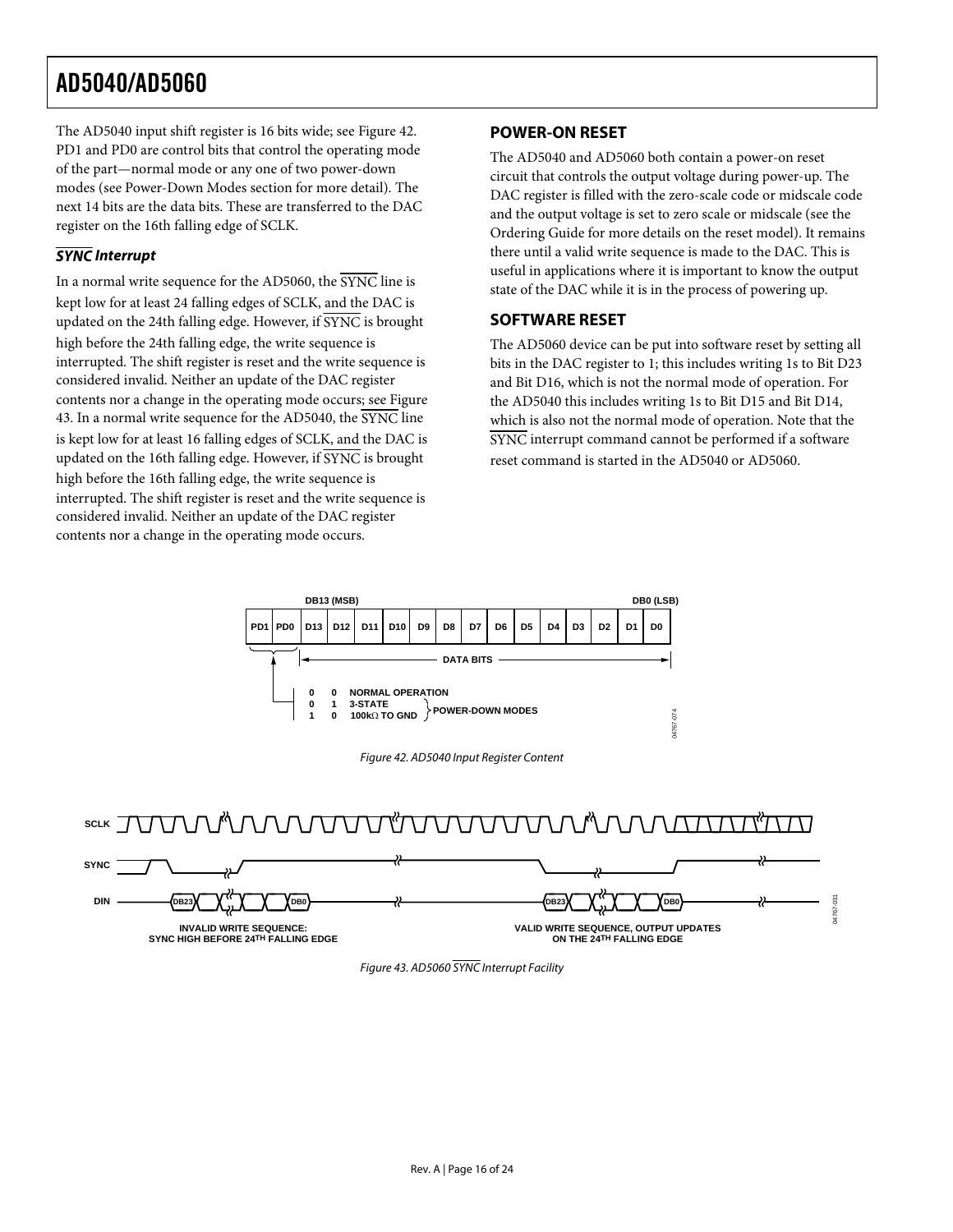#### <span id="page-16-1"></span><span id="page-16-0"></span>**POWER-DOWN MODES**

The AD5060 features four operating modes, and the AD5040 features three operating modes. These modes are software programmable by setting two bits in the control register (Bit DB17 and Bit DB16 in the AD5060 and Bit DB15 and Bit DB14 in the AD5040). [Table 6](#page-16-2) and [Table 7](#page-16-3) show how the state of the bits corresponds to the operating mode of the two devices.

#### **Table 6. Operating Modes for the AD5060**

<span id="page-16-2"></span>

| <b>DB17</b> | ີ<br><b>DB16</b> | <b>Operating Mode</b> |
|-------------|------------------|-----------------------|
|             |                  | Normal operation      |
|             |                  | Power-down modes:     |
|             |                  | 3-state               |
|             |                  | 100 kQ to GND         |
|             |                  | 1 kΩ to GND           |

#### <span id="page-16-3"></span>**Table 7. Operating Modes for the AD5040**

<span id="page-16-5"></span>

| DB <sub>15</sub> | <b>DB14</b> | <b>Operating Mode</b>      |
|------------------|-------------|----------------------------|
|                  |             | Normal operation           |
|                  |             | Power-down modes:          |
|                  |             | 3-state                    |
|                  |             | 100 kQ to GND              |
|                  |             | See Software Reset section |

In both the AD5060 and the AD5040, when the two most significant bits are set to 0, the part has normal power consumption. However, for the three power-down modes of the AD5060 and the two power down modes of the AD5040, the supply current falls to less than  $1\mu A$  at 5 V (65 nA at 3 V). Not only does the supply current fall, but the output stage is also internally switched from the output of the amplifier to a resistor network of known values. This is advantageous because the output impedance of the part is known while the part is in power-down mode. The output is connected internally to GND through a 1 kΩ resistor (AD5060 only) or a 100 kΩ resistor, or it is left open-circuited (three-stated). The output stage is illustrated in [Figure 44.](#page-16-4)



Figure 44. Output Stage During Power-Down

<span id="page-16-6"></span><span id="page-16-4"></span>The bias generator, the DAC core, and other associated linear circuitry are all shut down when power-down mode is activated. However, the contents of the DAC register are unaffected when in power-down. The time to exit power-down is typically 2.5 μs for  $V_{DD} = 5$  V, and 5 μs for  $V_{DD} = 3$  V; see [Figure 29](#page-11-0).

#### **MICROPROCESSOR INTERFACING**

#### **AD5040/AD5060 to ADSP-2101/ADSP-2103 Interface**

[Figure 45](#page-16-5) shows a serial interface between the AD5040/AD5060 and the ADSP-2101/ADSP-2103. The ADSP-2101/ADSP-2103 should be set up to operate in the SPORT transmit alternate framing mode. The ADSP-2101/ADSP-2103 sport is programmed through the SPORT control register and should be configured for internal clock operation, active low framing, and 16-bit word length. Transmission is initiated by writing a word to the Tx register after the SPORT has been enabled.



**1ADDITIONAL PINS OMITTED FOR CLARITY**

Figure 45. AD5040/AD5060 to ADSP-2101/ADSP-2103 Interface

#### **AD5040/AD5060 to 68HC11/68L11 Interface**

[Figure 46](#page-16-6) shows a serial interface between the AD5040/ AD5060 and the 68HC11/68L11 microcontroller. SCK of the 68HC11/68L11 drives the SCLK pin of the AD5040/AD5060, while the MOSI output drives the serial data line of the DAC. The SYNC signal is derived from a port line (PC7). The setup conditions for correct operation of this interface require that the 68HC11/68L11 be configured so that its CPOL bit is 0 and its CPHA bit is 1. When data is being transmitted to the DAC, the SYNC line is taken low (PC7). When the 68HC11/68L11 is configured where its CPOL bit is 0 and its CPHA bit is 1, data appearing on the MOSI output is valid on the falling edge of SCK. Serial data from the 68HC11/68L11 is transmitted in 8-bit bytes with only 8 falling clock edges occurring in the transmit cycle. Data is transmitted MSB first. In order to load data to the AD5040/AD5060, PC7 is left low after the first eight bits are transferred, and a second serial write operation is performed to the DAC. PC7 is taken high at the end of this procedure.



**1ADDITIONAL PINS OMITTED FOR CLARITY**

Figure 46. AD5040/AD5060 to 68HC11/68L11 Interface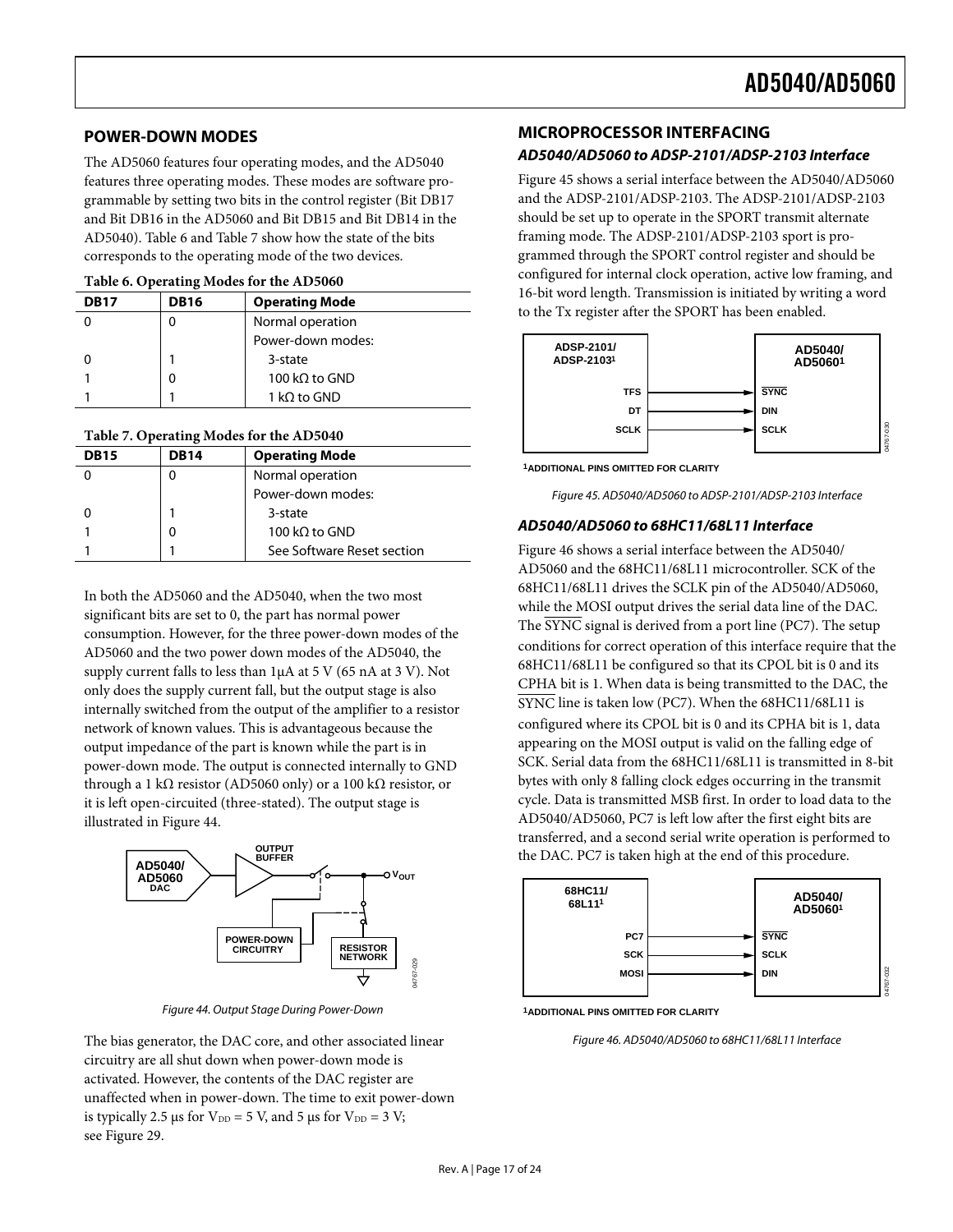#### **AD5040/AD5060 to Blackfin® ADSP-BF53x Interface AD5040/AD5060 to MICROWIRE Interface**

[Figure 47](#page-17-0) shows a serial interface between the AD5040/ AD5060 and the Blackfin ADSP-53x microprocessor. The ADSP-BF53x processor family incorporates two dual-channel synchronous serial ports, SPORT1 and SPORT0, for serial and multiprocessor communications. Using SPORT0 to connect to the AD5040/AD5060, the setup for the interface is: DT0PRI drives the SDIN pin of the AD5040/AD5060, while TSCLK0 drives the SCLK of the part; the  $\overline{\text{SYNC}}$  is driven from TFS0.



<span id="page-17-2"></span>**1ADDITIONAL PINS OMITTED FOR CLARITY**

Figure 47. AD5040/AD5060 to Blackfin® ADSP-BF53x Interface

#### <span id="page-17-0"></span>**AD5040/AD5060 to 80C51/80L51 Interface**

[Figure 48](#page-17-1) shows a serial interface between the AD5060/ AD5040 and the 80C51/80L51 microcontroller. The setup for the interface is: TxD of the 80C51/80L51 drives SCLK of the AD5040/AD5060 while RxD drives the serial data line of the part. The SYNC signal is again derived from a bitprogrammable pin on the port. In this case, Port Line P3.3 is used. When data is to be transmitted to the AD5040, P3.3 is taken low. The 80C51/80L51 transmits data only in 8-bit bytes; thus only 8 falling clock edges occur in the transmit cycle. To load data to the DAC, P3.3 is left low after the first eight bits are transmitted, and a second write cycle is initiated to transmit the

second byte of data. P3.3 is taken high following the completion of this cycle. The 80C51/80L51 outputs the serial data in a format which has the LSB first. The AD5040/AD5060 require data to be received with the MSB as the first bit. The 80C51/80L51 transmit routine should take this into account.



<span id="page-17-1"></span>**1ADDITIONAL PINS OMITTED FOR CLARITY**

Figure 48. AD5040/AD5060 to 80C51/80L51 Interface

[Figure 49](#page-17-2) shows an interface between the AD5040/AD5060 and any MICROWIRE-compatible device. Serial data is shifted out on the falling edge of the serial clock and is clocked into the AD5040/AD5060 on the rising edge of the SK.



**1ADDITIONAL PINS OMITTED FOR CLARITY**

Figure 49. AD5040/AD5060 to MICROWIRE Interface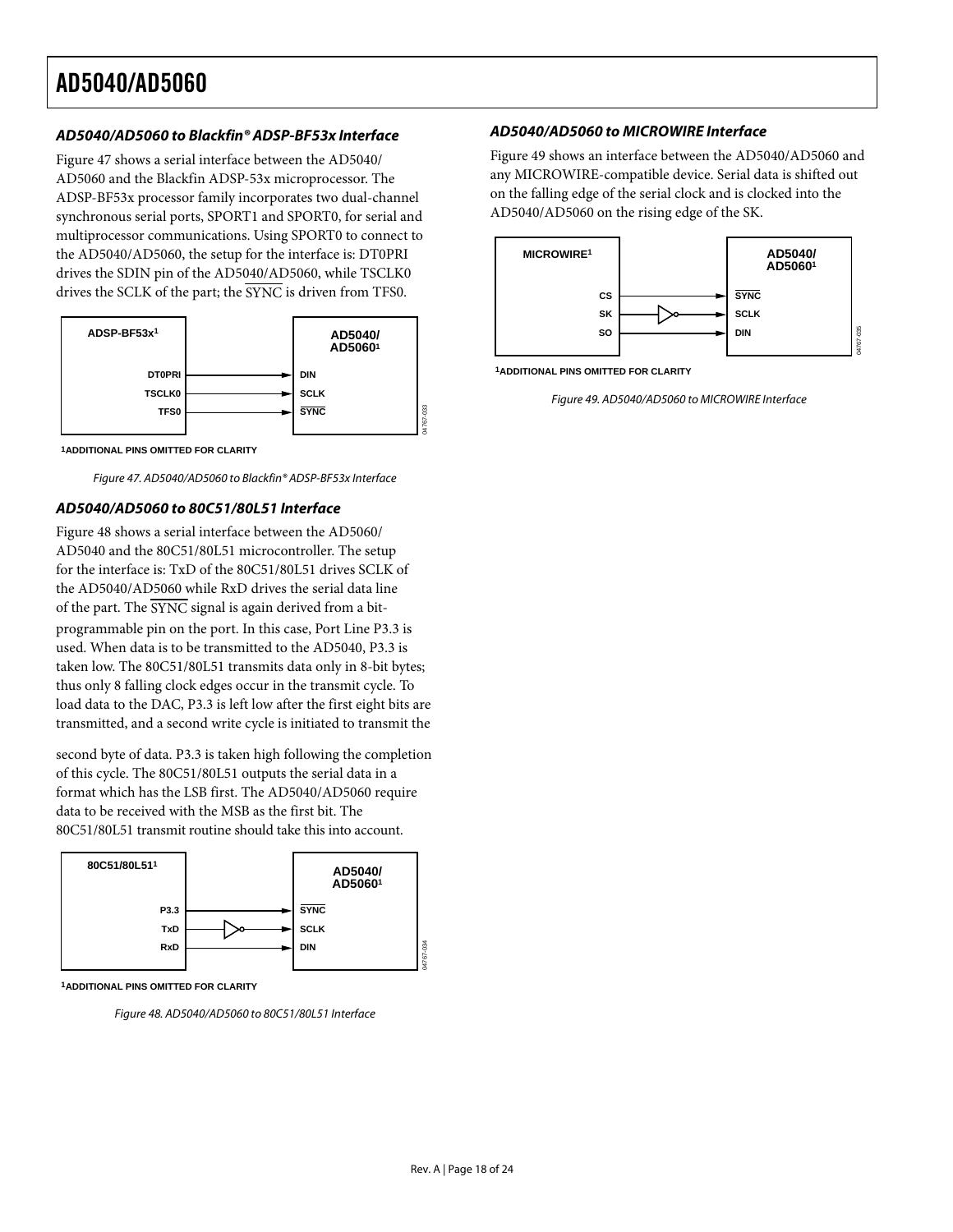### <span id="page-18-0"></span>APPLICATIONS **CHOOSING A REFERENCE FOR THE AD5040/ AD5060**

<span id="page-18-1"></span>To achieve the optimum performance from the AD5040/ AD5060, carefully choose a precision voltage reference. The AD5040/AD5060 have just one reference input,  $V_{REF}$ . The voltage on the reference input is used to supply the positive input to the DAC. Therefore, any error in the reference is reflected in the DAC.

There are four possible sources of error to consider when choosing a voltage reference for high accuracy applications: initial accuracy, ppm drift, long-term drift, and output voltage noise. Initial accuracy on the output voltage of the DAC leads to a full-scale error in the DAC. To minimize these errors, a reference with high initial accuracy is preferred. Also, choosing a reference with an output trim adjustment, such as an ADR43x device, allows a system designer to trim out system errors by setting a reference voltage to a voltage other than the nominal. The trim adjustment can also be used at temperature to trim out any errors.

Because the supply current required by the AD5040/AD5060 is extremely low, the parts are ideal for low supply applications. The ADR395 voltage reference is recommended. This requires less than 100 μA of quiescent current and can, therefore, drive multiple DACs in one system, if required. It also provides very good noise performance at 8 μV p-p in the 0.1 Hz to 10 Hz range.



Figure 50. ADR395 as Reference to AD5060/AD5040

Long-term drift is a measure of how much the reference drifts over time. A reference with a tight long-term drift specification ensures that the overall solution remains relatively stable during its entire lifetime. The temperature coefficient of a reference output voltage affects INL, DNL, and TUE. A reference with a tight temperature coefficient specification should be chosen to reduce the temperature dependence of the DAC output voltage on ambient conditions.

<span id="page-18-2"></span>In high accuracy applications, which have a relatively low noise budget, reference output voltage noise needs to be considered. It is important to choose a reference with as low an output noise voltage as practical for the system noise resolution required. Precision voltage references, such as the ADR435, produce low

output noise in the 0.1 Hz to 10 Hz region. [Table 8](#page-18-1) shows examples of recommended precision references for use as a supply to the AD5040/AD5060.

| Part No.      | <b>Initial</b><br><b>Accuracy</b><br>$(mV$ max $)$ | Temp. Drift<br>(ppm/°C max) | 0.1 Hz to 10 Hz<br>Noise ( $\mu$ V p-p typ) |
|---------------|----------------------------------------------------|-----------------------------|---------------------------------------------|
| <b>ADR435</b> | ±2                                                 | $3 (SO-8)$                  | 8                                           |
| ADR425        | ±2                                                 | $3 (SO-8)$                  | 3.4                                         |
| ADR02         | $\pm 3$                                            | $3 (SO-8)$                  | 10                                          |
| ADR02         | $\pm 3$                                            | 3 (SC70)                    | 10                                          |
| ADR395        | ±5                                                 | 9 (TSOT-23)                 | 8                                           |

**Table 8. Precision References for the AD5040/AD5060** 

#### **BIPOLAR OPERATION USING THE AD5040/ AD5060**

The AD5040/AD5060 have been designed for single-supply operation, but a bipolar output range is also possible using the circuit in [Figure 51](#page-18-2). The circuit shown yields an output voltage range of ±5 V. Rail-to-rail operation at the amplifier output is achievable using an AD8675/AD820/AD8032 or an OP196/ OP295.

The output voltage for any input code can be calculated as

$$
V_O = \left[ V_{DD} \times \left( \frac{D}{65536} \right) \times \left( \frac{R1 + R2}{R1} \right) - V_{DD} \times \left( \frac{R2}{R1} \right) \right]
$$

where *D* represents the input code in decimal (0 to 65536, AD5060).

With  $V_{REF}$  = 5 V, R1 = R2 = 10 kΩ:

$$
V_O = \left(\frac{10 \times D}{65536}\right) - 5 \text{ V}
$$

Using the AD5060, this is an output voltage range of  $\pm$ 5 V with 0x0000 corresponding to a −5 V output and 0xFFFF corresponding to a +5 V output .



Figure 51. Bipolar Operation with the AD5040/AD5060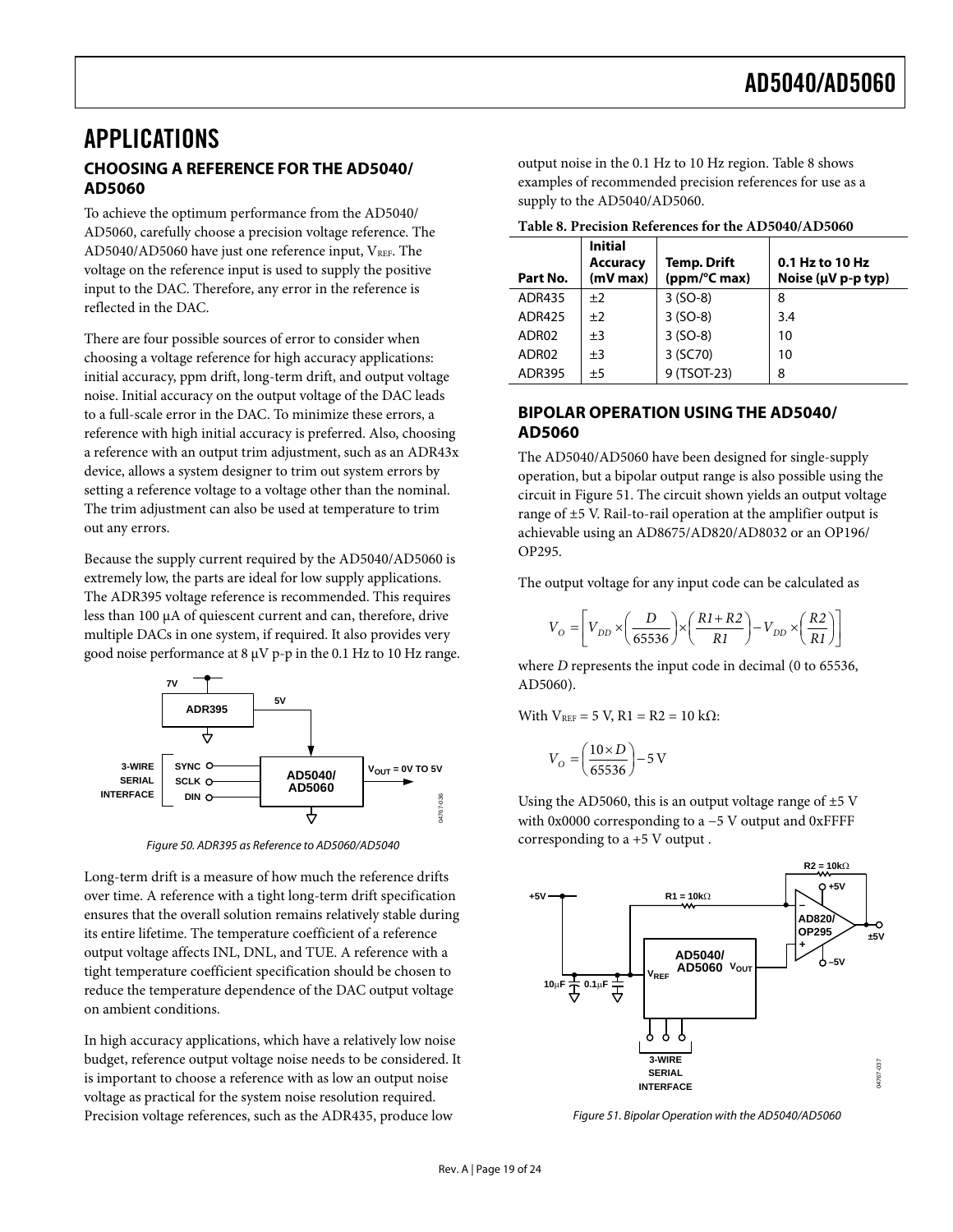#### <span id="page-19-0"></span>**USING THE AD5040/AD5060 WITH A GALVANICALLY ISOLATED INTERFACE CHIP**

In process control applications in industrial environments, it is often necessary to use a galvanically isolated interface to protect and isolate the controlling circuitry from any hazardous common-mode voltages that can occur in the area where the DAC is functioning. *i*Coupler® provides isolation in excess of 2.5 kV. Because the AD5040/AD5060 use a 3-wire serial logic interface, the ADuM130x family provides an ideal digital solution for the DAC interface.

The ADuM130x isolators provide three independent isolation channels in a variety of channel configurations and data rates. They operate across the full range from 2.7 V to 5.5 V, providing compatibility with lower voltage systems as well as enabling a voltage translation functionality across the isolation barrier.

[Figure 52](#page-19-1) shows a typical galvanically isolated configuration using the AD5040/AD5060. The power supply to the part also needs to be isolated; this is accomplished by using a transformer. On the DAC side of the transformer, a 5 V regulator provides the 5 V supply required for the AD5040/AD5060.



<span id="page-19-1"></span>Figure 52. AD5040/AD5060 with a Galvanically Isolated Interface

#### **POWER SUPPLY BYPASSING AND GROUNDING**

When accuracy is important in a circuit, it is helpful to carefully consider the power supply and ground return layout on the board. The printed circuit board containing the AD5040/ AD5060 should have separate analog and digital sections, each having its own area of the board. If the AD5040/AD5060 are in a system where other devices require an AGND-to-DGND connection, the connection should be made at one point only. This ground point should be as close as possible to the AD5040/AD5060.

The power supply to the AD5040/AD5060 should be bypassed with 10 μF and 0.1 μF capacitors. The capacitors should be physically as close as possible to the device with the 0.1 μF capacitor ideally right up against the device. The 10 μF capacitors are the tantalum bead type. It is important that the 0.1 μF capacitor has low effective series resistance (ESR) and effective series inductance (ESI), as do common ceramic types of capacitors. This 0.1 μF capacitor provides a low impedance path to ground for high frequencies caused by transient currents due to internal logic switching.

The power supply line itself should have as large a trace as possible to provide a low impedance path and reduce glitch effects on the supply line. Clocks and other fast switching digital signals should be shielded from other parts of the board by a digital ground. Avoid crossover of digital and analog signals, if possible. When traces cross on opposite sides of the board, ensure that they run at right angles to each other to reduce feedthrough effects on the board. The best board layout technique is the microstrip technique where the component side of the board is dedicated to the ground plane only, and the signal traces are placed on the solder side. However, this is not always possible with a two-layer board.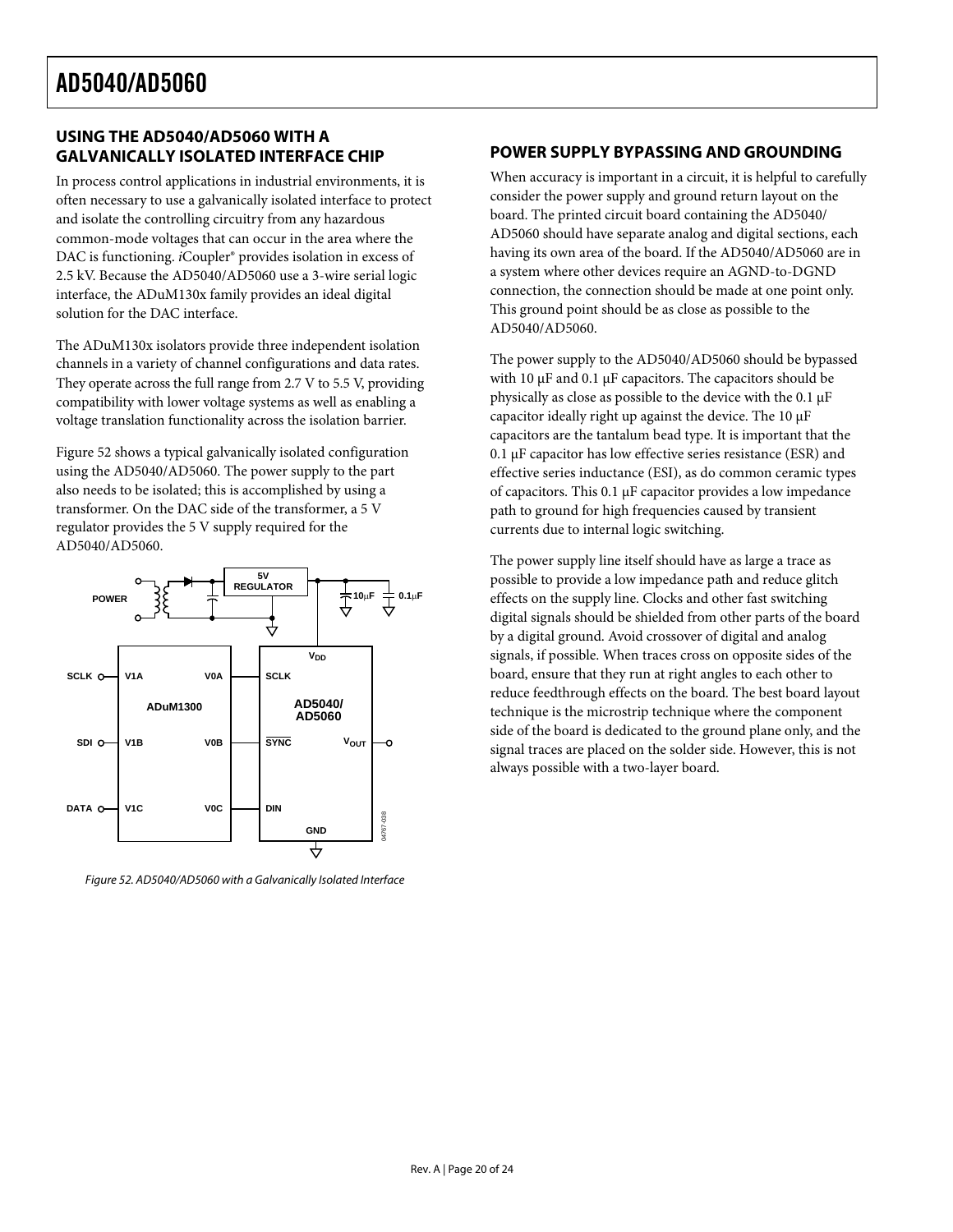### <span id="page-20-0"></span>OUTLINE DIMENSIONS



**COMPLIANT TO JEDEC STANDARDS MO-178-BA**

**121608-A**

Figure 53. 8-Lead Small Outline Transistor Package [SOT-23] (RJ-8) Dimensions shown in millimeters

#### **ORDERING GUIDE**

<span id="page-20-1"></span>

|                    | <b>Temperature</b>                  | <b>Maximum</b> |                               |                            | Package       |                  |
|--------------------|-------------------------------------|----------------|-------------------------------|----------------------------|---------------|------------------|
| $\mathbf{Model}^1$ | Range                               | INL            | <b>Description</b>            | <b>Package Description</b> | <b>Option</b> | <b>Branding</b>  |
| AD5040BRJZ-500RL7  | $-40^{\circ}$ C to $+85^{\circ}$ C  | 1 LSB          | 2.7 V to 5.5 V, reset to 0 V  | 8 Lead SOT-23              | $RJ-8$        | D <sub>4</sub> C |
| AD5040BRJZ-REEL7   | $-40^{\circ}$ C to $+85^{\circ}$ C  | 1 LSB          | 2.7 V to 5.5 V, reset to 0 V  | 8 Lead SOT-23              | $RJ-8$        | D <sub>4C</sub>  |
| AD5060ARJZ-1500RL7 | $-40^{\circ}$ C to $+85^{\circ}$ C  | 2 LSB          | 2.7 V to 5.5 V, reset to 0 V  | 8 Lead SOT-23              | $RJ-8$        | D <sub>3</sub> Z |
| AD5060ARJZ-1REEL7  | $-40^{\circ}$ C to $+85^{\circ}$ C  | 2 LSB          | 2.7 V to 5.5 V, reset to 0 V  | 8 Lead SOT-23              | $RJ-8$        | D <sub>3</sub> Z |
| AD5060ARJZ-2REEL7  | $-40^{\circ}$ C to $+85^{\circ}$ C  | 2 LSB          | 2.7 V to 5.5 V, reset to mid- | 8 Lead SOT-23              | $RJ-8$        | D41              |
|                    |                                     |                | scale                         |                            |               |                  |
| AD5060ARJZ-2500RL7 | $-40^{\circ}$ C to $+85^{\circ}$ C  | 2 LSB          | 2.7 V to 5.5 V, reset to mid- | 8 Lead SOT-23              | RJ-8          | D41              |
|                    |                                     |                | scale                         |                            |               |                  |
| AD5060BRJZ-1500RL7 | $-40^{\circ}$ C to $+85^{\circ}$ C  | 1 LSB          | 2.7 V to 5.5 V, reset to 0 V  | 8 Lead SOT-23              | $RJ-8$        | D <sub>3</sub> W |
| AD5060BRJZ-1REEL7  | $-40^{\circ}$ C to $+85^{\circ}$ C  | 1 LSB          | 2.7 V to 5.5 V, reset to 0 V  | 8 Lead SOT-23              | $RJ-8$        | D <sub>3</sub> W |
| AD5060BRJZ-2REEL7  | $-40^{\circ}$ C to $+85^{\circ}$ C  | 1 LSB          | 2.7 V to 5.5 V, reset to mid- | 8 Lead SOT-23              | RJ-8          | D <sub>3</sub> X |
|                    |                                     |                | scale                         |                            |               |                  |
| AD5060BRJZ-2500RL7 | $-40^{\circ}$ C to $+85^{\circ}$ C  | 1 LSB          | 2.7 V to 5.5 V, reset to mid- | 8 Lead SOT-23              | $RJ-8$        | D <sub>3</sub> X |
|                    |                                     |                | scale                         |                            |               |                  |
| AD5060YRJZ-1500RL7 | $-40^{\circ}$ C to $+125^{\circ}$ C | $±1.5$ LSB     | 2.7 V to 5.5 V, reset to 0 V  | 8 Lead SOT-23              | $RJ-8$        | D <sub>6</sub> F |
| AD5060YRJZ-1REEL7  | $-40^{\circ}$ C to $+125^{\circ}$ C | $\pm$ 1.5 LSB  | 2.7 V to 5.5 V, reset to 0 V  | 8 Lead SOT-23              | RJ-8          | D6F              |
| EVAL-AD5060EBZ     |                                     |                |                               | <b>Evaluation Board</b>    |               |                  |

 $1 Z =$  RoHS Compliant Part.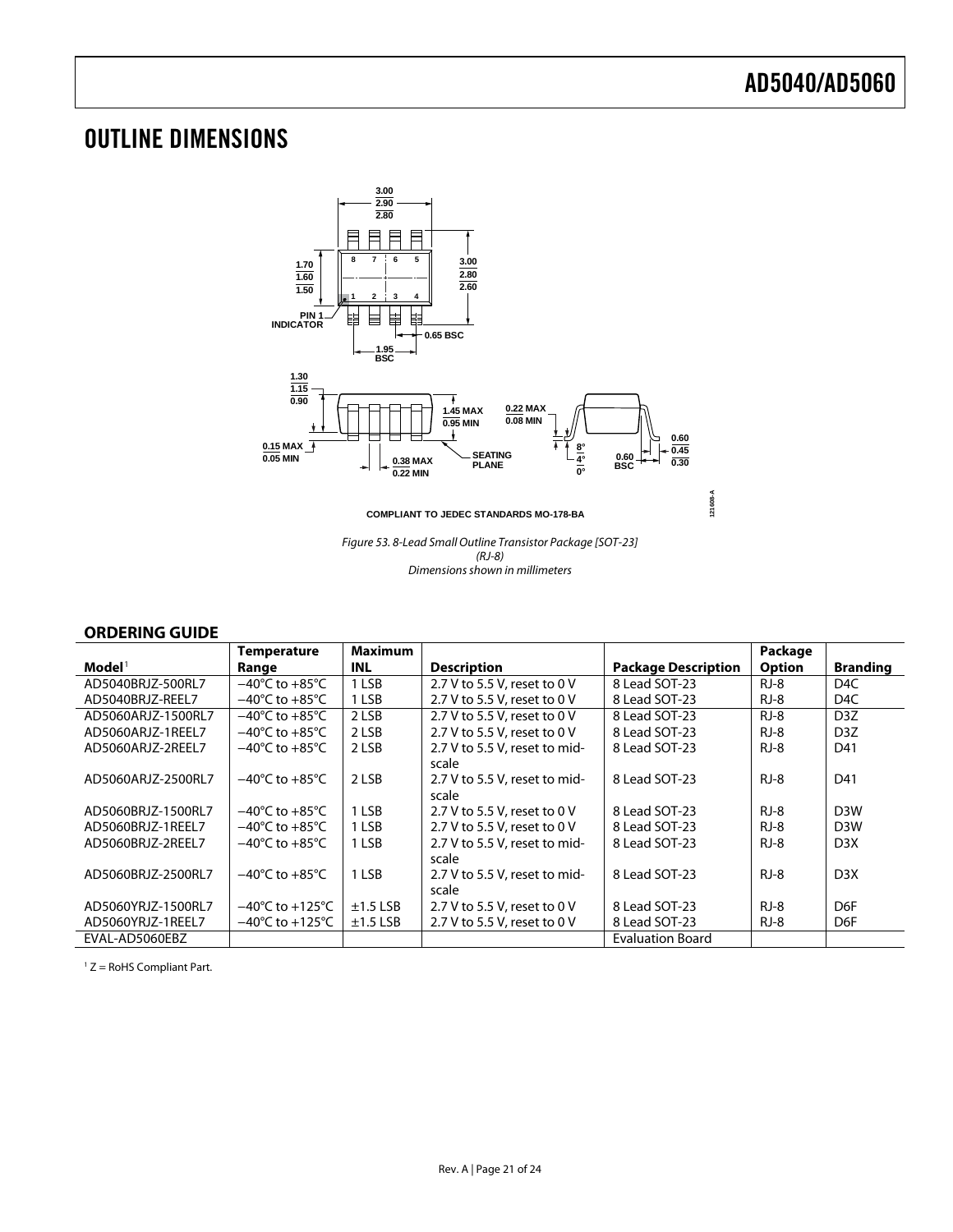### **NOTES**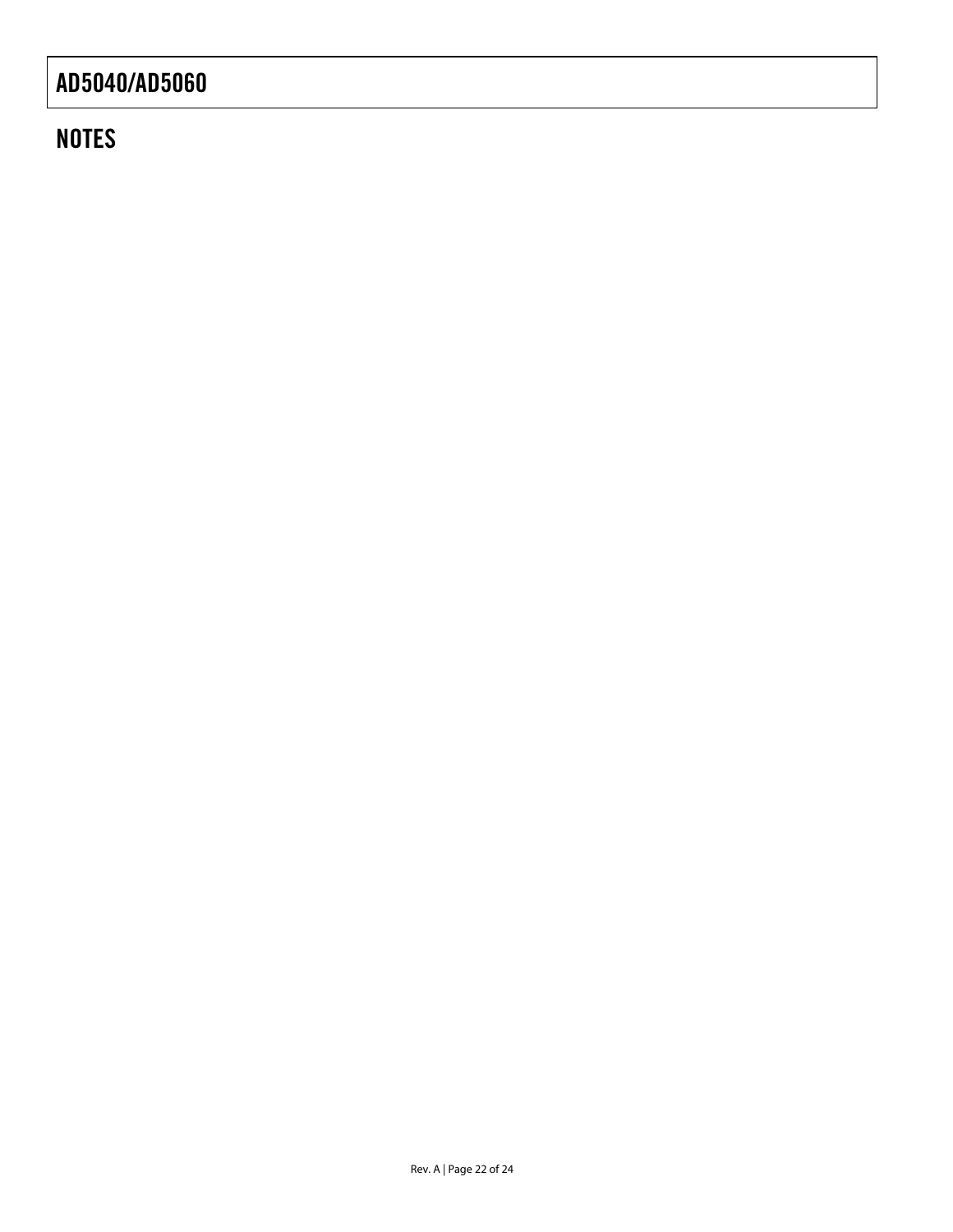### **NOTES**